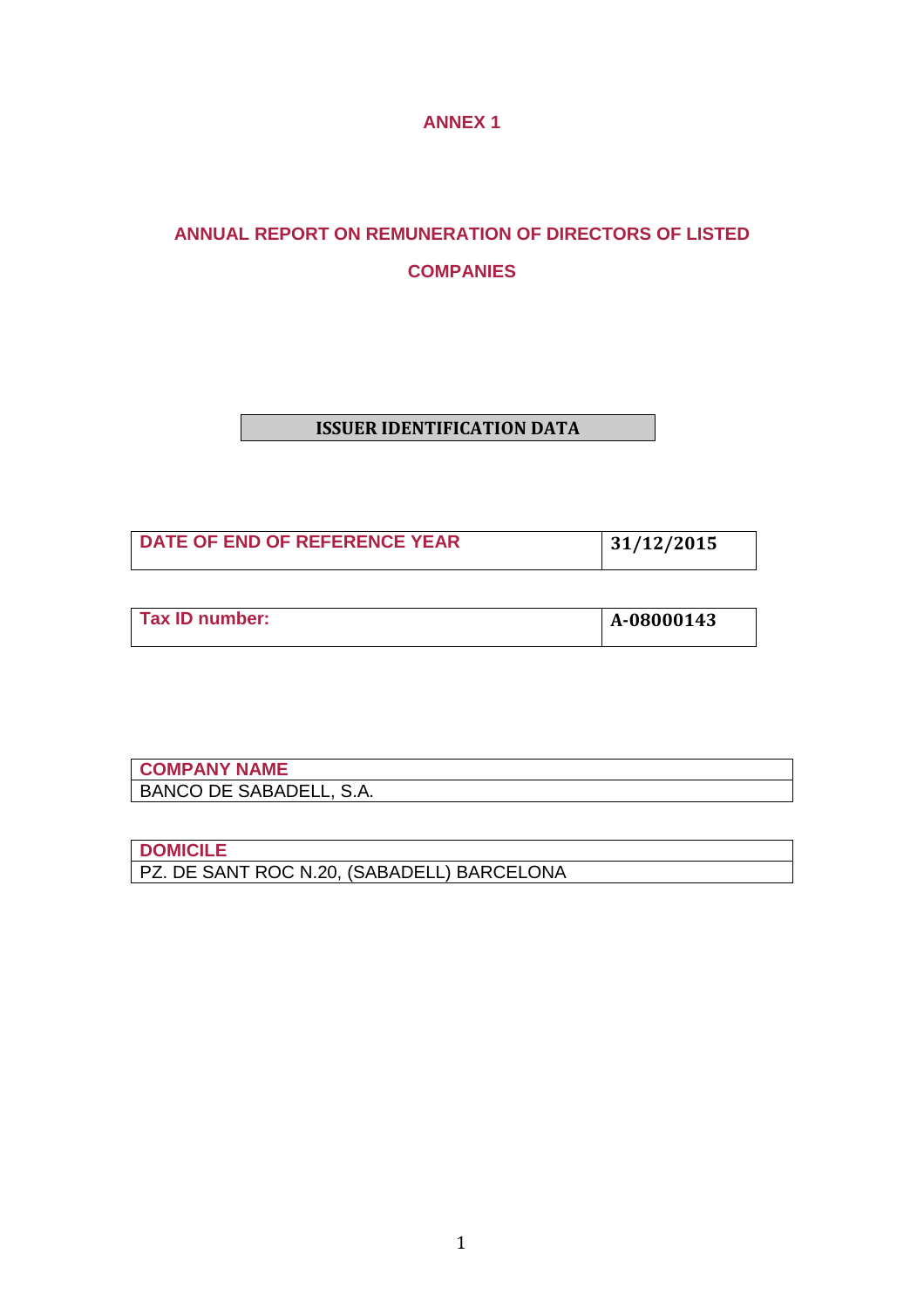### **ANNUAL REPORT ON REMUNERATION FOR DIRECTORS OF LISTED**

#### **COMPANIES**

#### **A. COMPANY REMUNERATION POLICY FOR THE CURRENT YEAR**

A.1. Describe the Company's remuneration policy. Include the following information in this section:

- General principles and fundamentals of the remuneration policy.

-Most significant changes in the remuneration policy with respect to the previous year and changes made during the year to the conditions for the exercise of previously awarded options.

- Criteria used and composition of groups of comparable companies whose policies have been considered in establishing the company's remuneration policy.

- A proportion between variable and fixed remuneration and standards for determining the components of directors' remuneration package

#### **Describe the remuneration policy**

Remuneration policy at Banco Sabadell is based generally on the idea that remuneration is a generator of value by which to attract and retain the best professionals, using a competitively-structured remuneration package which is partly linked to specific objectives that are aligned with shareholders' interests.

The compensation system allows for remuneration to be individualised based on each employee's contribution, his professional performance and the achievement of certain objectives, and is competitive with comparable parameters of the market, having regard to the levels of risk assumed by each one.

Financial institutions are subject to special regulations that limit their scope for action when compared with other listed companies and, consequently, give them less discretionality with regard to remuneration.

Since it is a financial institution, Banco Sabadell's remuneration system is aligned with the Financial Stability Board (FSB) Principles for Sound Compensation Practices dated 2 April 2009, with the provisions on remuneration contained in Directive 2010/76/EU (CRD III), and the national transpositions, basically Act 10/2014, of 26 June, on ordering, supervision and solvency of credit institutions, and Royal Decree 84/2015, of 13 February, implementing Act 10/2014, of 26 June, on ordering, supervision and solvency of credit institutions. It is therefore subject to the most rigorous standards for transparency and deferral applicable to regulated listed companies and places particular emphasis on the achievement of the Bank's objectives, transparency and long-term interests as well as on not incentivizing excessive risk-taking in order to protect customers, investors and shareholders.

In particular, director remuneration policy conforms to the provisions of articles 217 and 529 sexdecies et seq. of the Capital Companies Act, as amended by Act 31/2014, of 3 December.

Banco Sabadell also complies with the principles of transparency and public disclosure regarding remuneration. As in 2014, at the General Meeting on 29 May 2015, the annual report on remuneration of directors of listed companies was submitted not just for an advisory vote, but for approval, reinforcing corporate governance principles and establishing more stringent criteria than required by law at that time. Similarly, the General Meeting of Shareholders on 28 May 2015 approved the maximum amount of director remuneration. Additionally, the General Meeting of Shareholders on 27 March 2014 approved a cap on variable remuneration for each member of the Designated Group of up to two years' compensation, i.e. 200% of the fixed annual remuneration assigned to each member, in accordance with the provisions of Act 13/1985, of 25 May, on investment ratios, own funds and reporting obligations of financial intermediaries, as amended by Royal Decree Act 14/2013, of 29 November, in the exceptional cases expressly authorised by the Appointments and Remuneration Committee. In this connection, the General Meeting of Shareholders on 28 May 2015 approved an increase in the size of the Designated Group to which the cap on variable remuneration of two years' salary applies, authorising the Board of Directors to include such other members in the Designated Group as may be required by the regulations or the regulators and, in that event, to update its composition in the information made available to shareholders at the next General Meeting of Shareholders.

As in 2015, the Board of Directors will submit the Annual Report on Director Remuneration for approval to the General Meeting in 2016, in order to strengthen transparency vis-à-vis remuneration and adapt to market best practices in connection with the remuneration policy and corporate governance. Additionally, the Bank's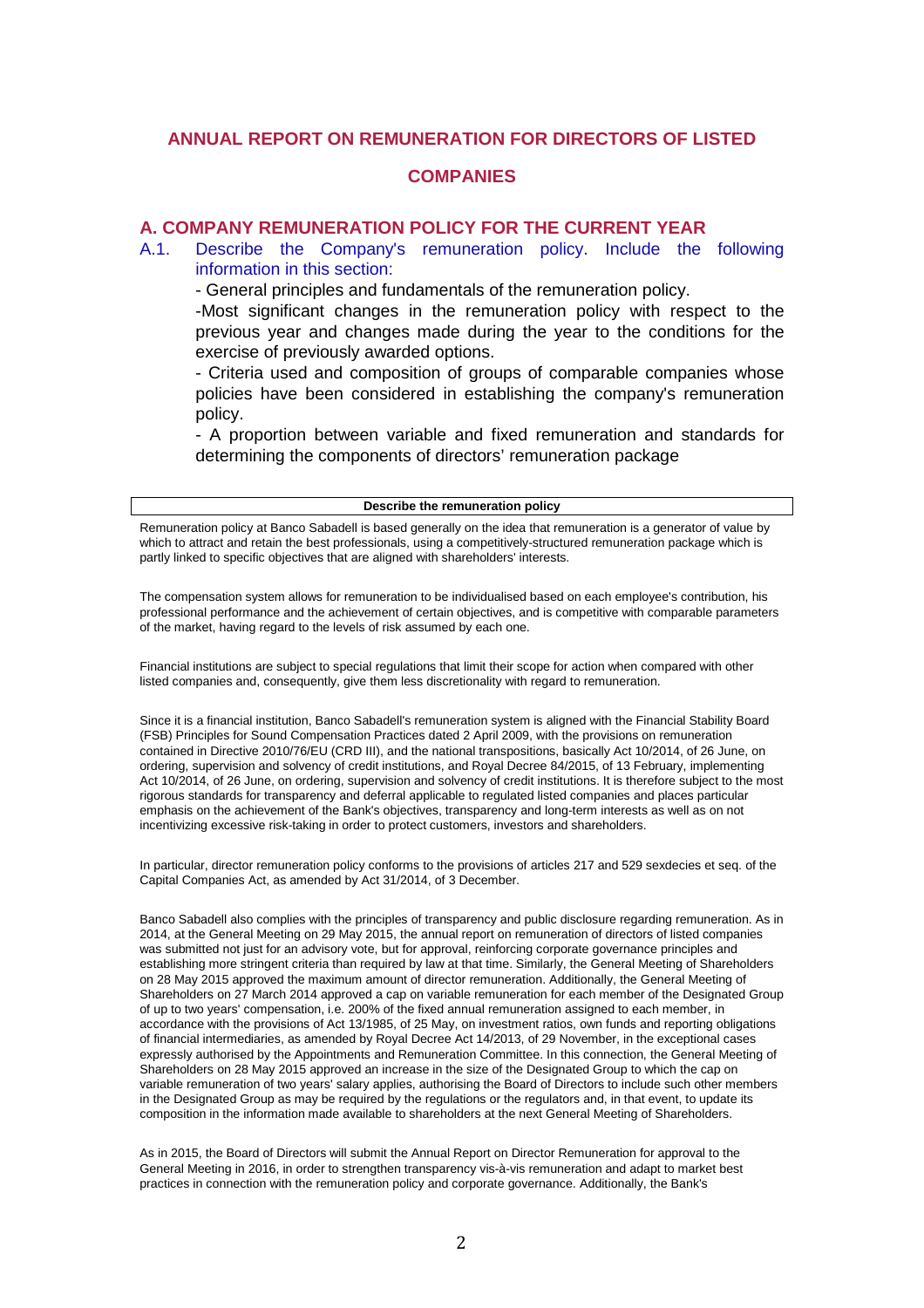remuneration policy will be maintained in subsequent years.

With a view to establishing a remuneration policy that is consistent with comparable companies, Banco Sabadell, advised by consulting firm Towers Watson, periodically compares its remuneration situation for senior management and other members of the Designated Group with the market; the most recent analysis was performed in January 2016.

Banco Sabadell's remuneration policy comprises a fixed component, for all employees, linked to criteria established under the banking sector collective agreement; voluntary components, as a function of the individual's responsibility and performance; and, for specific identified functions, a variable component based on the achievement of specific objectives. It also includes a supplementary long-term incentive plan for certain executives who perform specifically identified functions, approved, where appropriate, by the General Meeting. There are specific items of remuneration in kind that are linked generally to the Flexible Remuneration Programme (BSFlex).

Of the items mentioned above, variable remuneration is a key component of Banco Sabadell's remuneration strategy. Individual variable remuneration is determined on the basis of function and, as appropriate, the bank's overall objectives, collective objectives for each unit and individual objectives, combining both financial and non-financial indicators, regulated by the Professional Effectiveness Score (PES) policy.

Variable remuneration considers a range of factors, in particular professional performance, in accordance with risktaking and quality of performance; it is not determined simply by the general performance of the markets or sectors in which the Bank operates or other similar circumstances.

(continues in section E)

A.2 Information on the preparatory work and decision-making process followed to determine the remuneration policy and role, if any, performed by the Remuneration Committee and other supervisory bodies in shaping the remuneration policy. This information should include any mandate given to the remuneration committee, its composition and the identity of the external consultants whose services have been used to define the remuneration policy. Also describe the category of any directors who participated in the definition of the remuneration policy.

#### **Describe the process for determining the remuneration policy**

Because of the importance of the group's corporate governance structure and system, the Regulation of the Board of Directors of Banco Sabadell, published on the web, sets out the principles governing the actions of the Board and its committees, and establishes the basic rules for their functioning and organisation.

In compliance with the provisions of articles 31 and 36 of Act 10/2014, of 26 June, on ordering, supervision and solvency of credit institutions, on 28 May 2015 the General Meeting of Shareholders approved the dissolution of the Appointments and Remuneration Committee and the creation, separately, of an Appointments Committee and a Remuneration Committee. The Appointments Committee will comprise at most five directors, appointed by the Board of Directors, none of whom may be an executive director; at least two of them must be independent directors. In any event, the Chairman of the Committee will be appointed from among its members who are independent directors.

The Appointments Committee will have the same basic responsibilities as set out in article 14 of the Regulation of the Board of Directors: a) making proposals to the Board of Directors as to the appointment of independent directors, for co-optation or for remittal to the General Meeting, and as to the re-appointment or removal of such directors; b) advising on proposals to appoint other directors by co-optation or for remittal to the General Meeting, and on proposals to re-appoint or remove them; c) ensuring that the composition of the Board of Directors complies with the provisions of article 54 of the Articles of Association; d) checking that the members of the Board of Directors are suitable and possess the necessary competency, knowledge and experience; e) advising on the appointment and removal of senior executives; f) advising on proposals for the appointment and removal of executives in the Designated Group; g) advising on the basic conditions of the contracts of executive directors and senior executives; h) examining and organising succession plans for the Chairman of the Board of Directors and of the Bank's chief executive and, as appropriate, making proposals to the Board; and i) establishing a target for representation of the gender that is less represented on the Board of Directors and drawing up guidelines on how to achieve that target.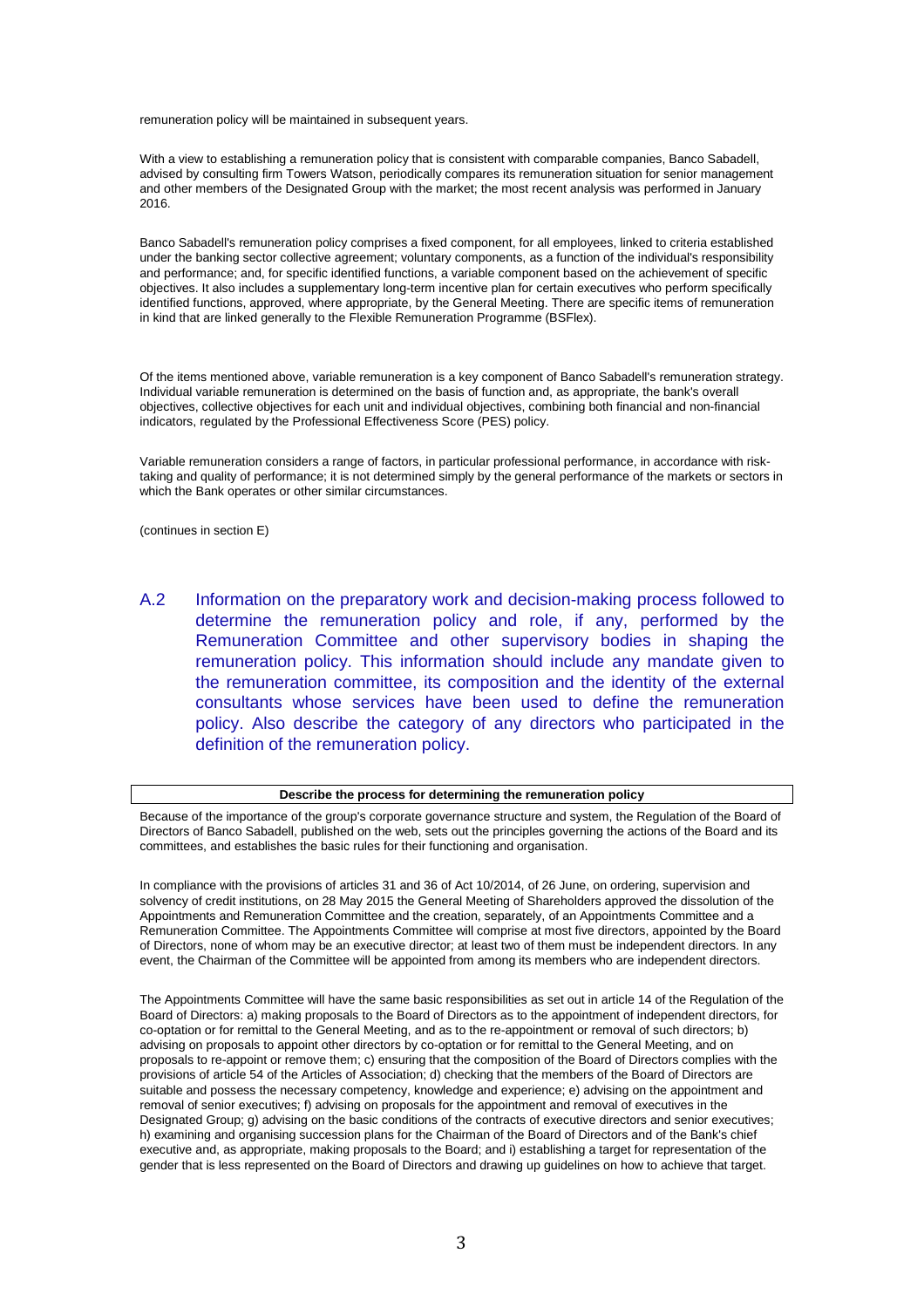The Appointments Committee envisaged in article 59 of the Articles of Association had the following composition in 2015:

HÉCTOR MARÍA COLONQUES MORENO Chairman AURORA CATÁ SALA Member JOSÉ JAVIER ECHENIQUE LANDIRIBAR Member JOAQUÍN FOLCH-RUSIÑOL CORACHÁN Member MIQUEL ROCA I JUNYENT Secretary (not a director)

The Remuneration Committee must comprise at most five directors appointed by the Board of Directors, none of whom may be an executive director; at least two of them must be independent directors. In any event, the Chairman of the Committee must be appointed from among its members who are independent directors. The Remuneration Committee must have at least the following basic responsibilities as set out in article 14 bis of the Regulation of the Board of Directors: a) proposing, to the Board of Directors, the director remuneration policy; b) proposing, to the Board of Directors, the remuneration policy for General Managers and others performing senior management functions who report directly to the Board of Directors, the Executive Committees or the Managing Directors, and the individual remuneration and other contractual conditions for executive directors, exercising oversight to ensure that they are complied with; c) regularly reviewing remuneration policy; d) advising on remuneration programmes based on shares and/or options; e) periodically reviewing the general principles of remuneration and the remuneration programmes for all employees, and considering whether they conform to those principles; f) ensuring that remuneration is transparent; g) ensuring that any conflicts of interests are not detrimental to the independence of external advisors; and h) verifying the information on remuneration contained in the various corporate documents, including the Report on Director Remuneration.

The Remuneration Committee envisaged in article 59 of the Articles of Association had the following composition in 2015:

AURORA CATÁ SALA Chair HÉCTOR MARÍA COLONQUES MORENO Member JOSÉ JAVIER ECHENIQUE LANDIRIBAR Member JOAQUÍN FOLCH-RUSIÑOL CORACHÁN Member MARIA JOSÉ GARCÍA BEATO Secretary (not a director)

In accordance with Article 15 of the Board Regulation, the Risk Committee is responsible for informing the Remuneration Committee on whether employee remuneration programmes are coherent with the Bank's risk, capital and liquidity.

The Audit and Control Committee supervises the process of drafting and presenting the regulated financial information, including that related to remuneration, checking for compliance with the law and the correct application of accounting standards.

(continues in section E)

A.3 Indicate the amount and nature of the fixed components, with a breakdown, where necessary, of the remuneration for the performance of senior management functions by the executive directors, the additional remuneration for acting as chairman or member of any board committee, per diem payments for attendance at meetings of the Board and its committees and other fixed payments for directorship, and an estimate of the fixed annual remuneration to which they give rise. Identify other benefits not paid in cash and the parameters on which they are based.

#### **Described the fixed components of remuneration**

In 2016, the members of the Board of Directors will collect the following amounts for belonging to the Board: the Chairman, 214,200 euro, the Vice-Chairmen 107,100 euro, and the other members 91,800 euro, depending on attendance. Executive Directors are remunerated for discharging their executive duties and as members of the Board of Directors; however they do not receive any remuneration for chairing, belonging to or attending meetings of the Board's subcommittees or the Boards of Directors of other group companies.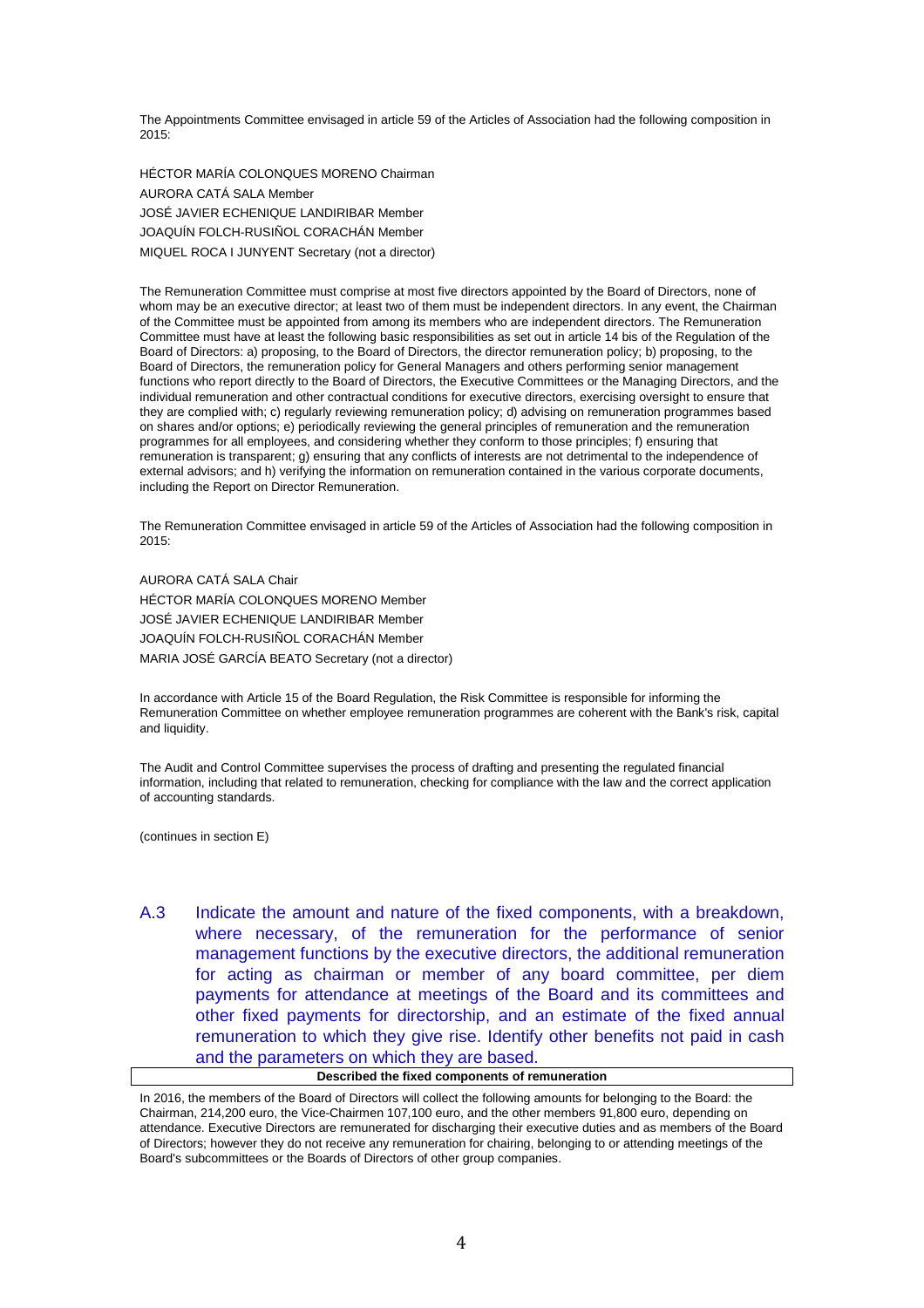The Lead Independent Director will collect an additional 20,000 euro for that function and the non-executive directors will collect the following additional amounts for membership of Board committees:

Audit and Control Committee: Chairman: 30,600 euro Members who are non-executive directors: 15,300 euro

Appointments Committee: Chairman: 15,300 euro Members who are non-executive directors: 7,650 euro

Remuneration Committee:

Chairman: 15,300 euro Members who are non-executive directors: 7,650 euro

Risk Committee: Chairman: 30,600 euro Members who are non-executive directors: 15,300 euro

Executive Committee:

Members who are non-executive directors: 50,000 euro

The chairman of the SabadellGuipuzcoano Advisory Board will receive 30,600 euro, members of the SabadellGuipuzcoano Advisory Board will receive 15,300 euro, and the chairman of the Eastern Spain Advisory Board, 8,550 euro.

Fixed remuneration for executive directors in 2016 was approved by the Bank's Board of Directors on 28 January 2016, at the proposal of the Remuneration Committee, having consideration for their high levels of responsibility and remunerating the contribution of each post they hold and their executive and leadership skills. The remuneration amounts were determined on the basis of comparable situations in the market.

The amounts established for 2016 are 1,701,000 euro for the Chairman; 1,312,900 euro for the Managing Director, and 705,000 for the Director-General Manager.

# A.4 Describe the amount, nature and main characteristics of the variable components of the remuneration systems.

Specifically,

- Detail the amount, date of approval, date of implementation, effective period and the main characteristics of the remuneration plans of which the directors are beneficiaries. For plans involving stock options and other financial instruments, the general features of the plan must include information on the conditions for exercising such options or financial instruments for each plan.

- Indicate any payments made under profit-sharing or bonus schemes, and the reason why they were granted.

- Detail the basic parameters and grounds for any annual bonus scheme.

- The types of directors (executive directors, proprietary external directors, independent external directors or other external directors) that are beneficiaries of remuneration systems or plans that incorporate variable remuneration.

- The foundations of such variable remuneration systems or plans, the criteria chosen to assess performance as well as the components and methods for determining whether or not the criteria have been met, and an estimate of the total amount of variable remuneration that would result from the current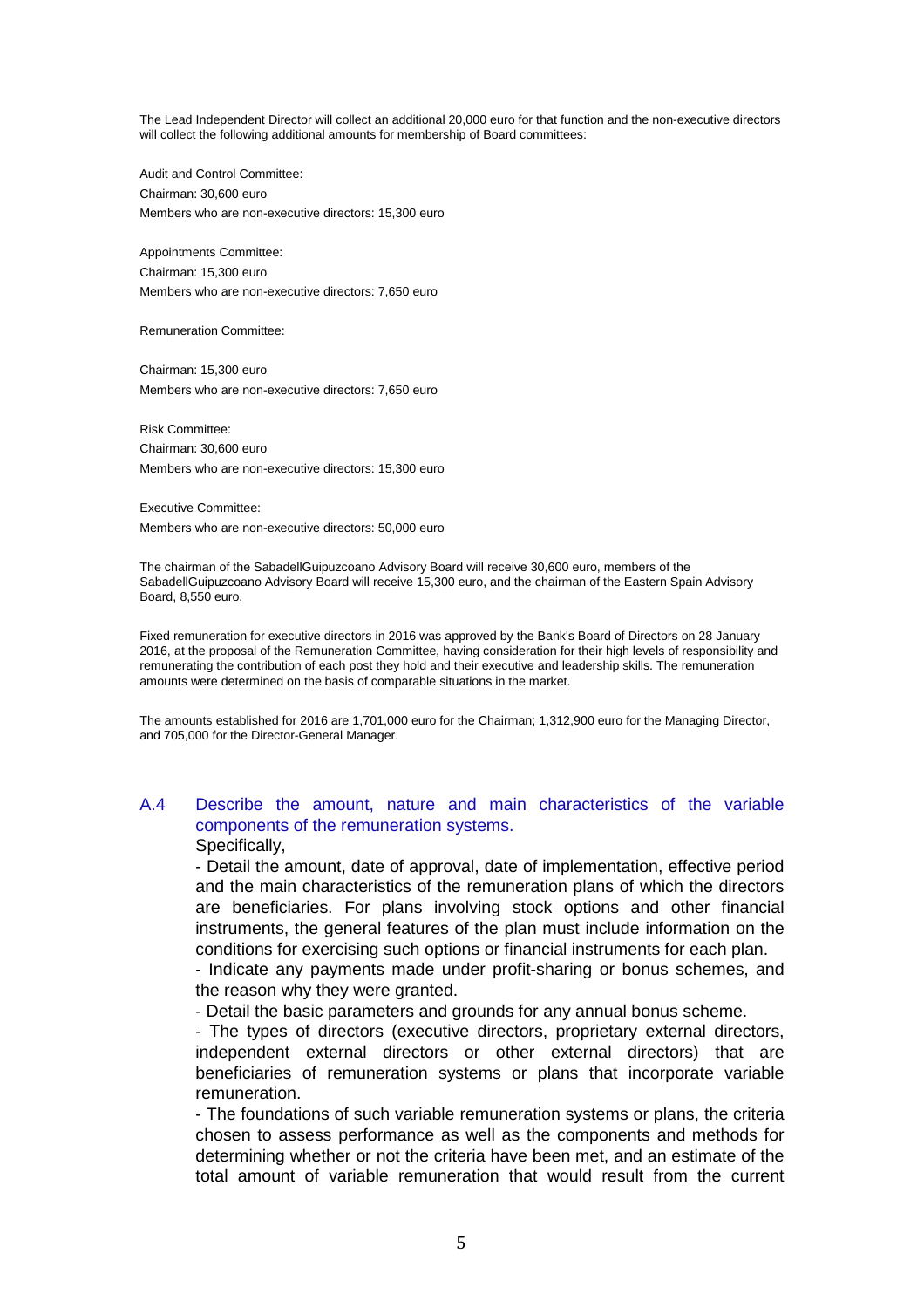compensation plan, as a function of the degree to which targets or benchmarks have been met.

- Where appropriate, give information on any deferral periods or deferral of payment established and/or retention periods for shares or other financial instruments.

#### **Describe the variable components of the remuneration systems**

Non-executive directors do not receive variable remuneration.

The executive directors receive the following remuneration:

1 - Variable remuneration

Receipt of this remuneration is conditional upon attainment of the objectives approved by the Board of Directors at the proposal of the Remuneration Committee.

- Net profit: 20%

- Risk-weighted earnings, determined from Economic Value Added (EVA). This metric considers both the Group's profit and the cost of risk, the latter being determined from the minimum required regulatory capital and additional requirements imposed within the group's capital policies, considering the cost of that capital: 20%

- Basic costs-to-income ratio (ex-TSB): 20%
- Return on average total assets: 15%
- Decline in doubtful balances (ex-TSB): 15%
- Customer experience: 10%

In the case of the Director-General Manager, in consideration of his executive functions, 50% of his variable remuneration is linked to quantitative and qualitative objectives for his function, which include proper risk management and supervision of critical functions in the Group.

The reference amounts for the executive directors' variable remuneration for 2016 are as follows: 1,000,00 euro for the Chairman; 912,900 euro for the Managing Director; and 300,000 for the Director-General Manager. Actual receipt will depend on the degree of attainment of the assigned objectives as determined at the end of the year by the Remuneration Committee.

The variable remuneration described above is subject to deferral, the main characteristics of which are as follows: (i) 50% of total remuneration is deferred; (ii) the deferred remuneration is collected over three years, one-third each year; (iii) at least 50% of any payment will be in the form of shares of the Bank; and (iv) all shares will be subject to one year's lock-up.

2- Long-term incentive plan

The executive directors are beneficiaries of the "Long-Term Supplementary Incentive" (ICLP), which was approved by the General Meeting on 27 March 2014 for executives of the Bank, and runs from 28/3/2014 to 31/3/2017.

The plan is linked to the value of the Company's shares. Beneficiaries are assigned a number of options that serve as the basis for determining the number of Banco de Sabadell shares to be received once the three-year period has elapsed, provided that the final share price exceeds the initial share price in the terms and other conditions set out in the general conditions of the plan.

The Chairman is assigned 2,816,884 rights, following anti-dilution adjustment of the 2,600,000 rights delivered initially as a result of the capital increase carried out on 27 April 2015; the Managing Director is assigned 2,491,859 rights, following anti-dilution adjustment of the 2,300,000 rights assigned initially as a result of the capital increase carried out on 27 April 2015; the Director-General Manager is assigned 1,300,000 rights, following anti-dilution adjustment of the 1,200,000 rights assigned initially as a result of the capital increase carried out on 27 April 2015.

As a result of the decisions adopted by the Appointments and Remuneration Committee in 2013 and 2014, executive directors have two options plans, since their variable remuneration accrued in 2012 and 2013, respectively, was paid entirely in the form of options.

This system, which is not an additional long-term incentive and makes collection of the variable remuneration conditional upon appreciation of the share over a three-year period, satisfactorily fulfils the requirements as to deferral and payment in capital instruments, and also aligns the interests of the executive directors with those of the shareholders.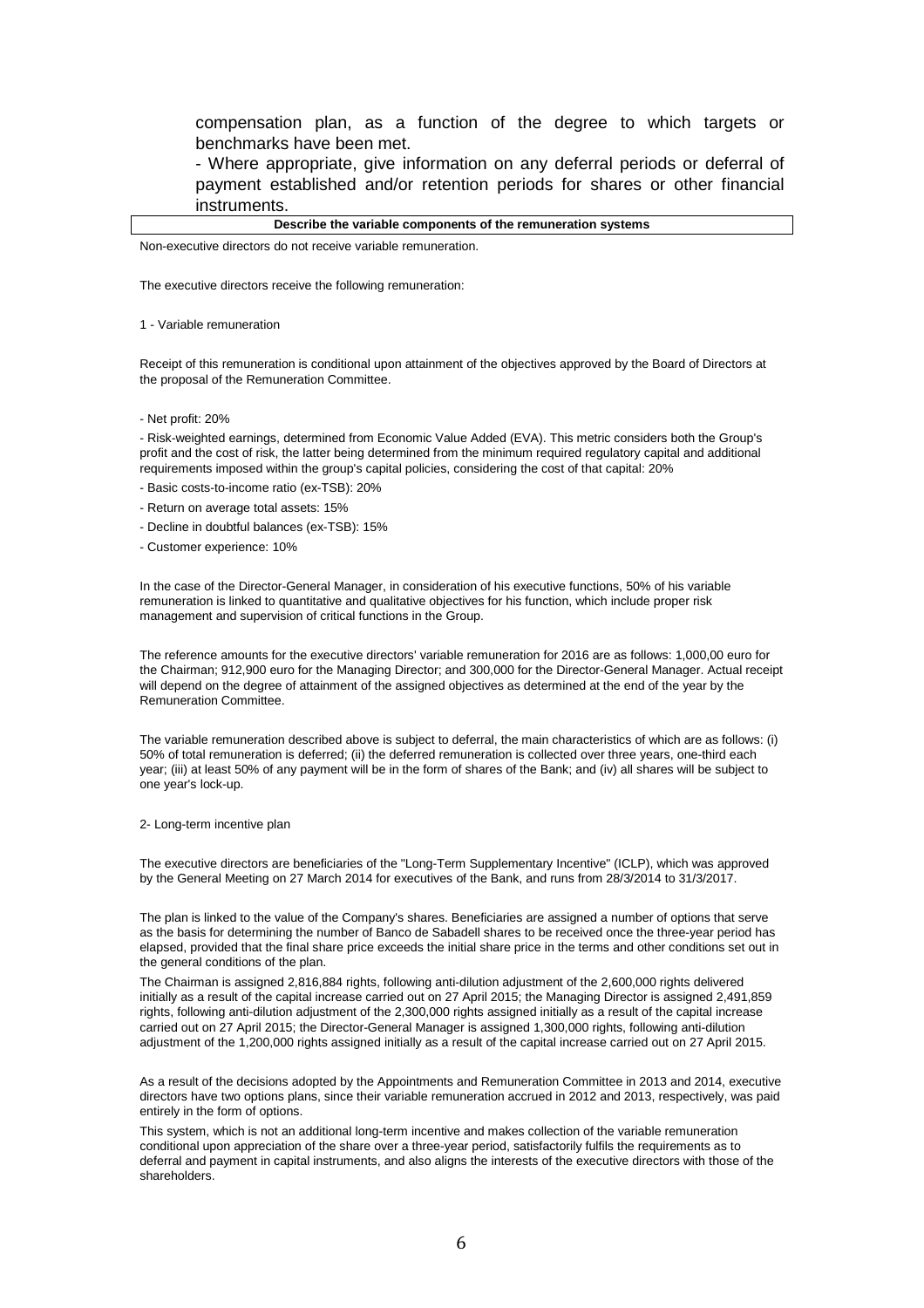The details of the two plans for each beneficiary are set out in section D.1.ii.

Moreover, the deferred portion is subject to penalty clauses which may, in some cases, lead to forfeiture of outstanding deferred variable remuneration.

- Where the annual professional performance rating fails to reach 60%, provided that the result of the evaluation is due to transactions in previous years which gave entitlement to collect variable remuneration.

- In the event of a serious breach, during the deferral period, of internal regulations applicable to the employee.

- In the event of fair dismissal.
- A.5 Describe the main features of the long-term savings systems, including retirement and any other survivorship benefit, partly or wholly funded by the company, whether endowed internally or externally, with an estimate of their amount or annual equivalent cost, indicating the type of plan, whether defined-contribution or defined-benefit, the conditions for the vesting of the directors' economic rights and their compatibility with any type of severance payment for early cancellation or termination of the contractual relationship between the company and the director.

Also indicate payments made to any director's defined-benefit pension scheme; or any increase in the director's vested rights with regard to contributions to defined-benefit schemes.

#### **Describe the long-term saving systems**

The long-term saving systems are detailed below, along with their individual characteristics and amounts allocated and accumulated in 2015. The contributions to defined-contribution plans will not undergo significant changes in 2016, and the defined-benefit policy will be adjusted on the basis of actuarial calculations.

- A defined-contribution group insurance policy for the Board of Directors which will be paid in the form of a lump sum when each beneficiary ceases to be a director and is compatible with the termination indemnities envisaged in section A.7. The beneficiaries are as follows: the Chairman, José Oliu Creus, with a contribution of 32 thousand euro in 2015 and 1,173 thousand euro accumulated in total; Director-General Manager, José Luis Negro Rodríguez, with a contribution of 16 thousand euro in 2015 and 174 thousand euro accumulated in total; director Héctor María Colonques Moreno, with a contribution of 16 thousand euro in 2015 and 322 thousand euro accumulated in total; director Joan Llonch Andreu, with a contribution of 16 thousand euro in 2015 and 348 thousand euro accumulated in total; and director Joaquín Folch-Rusiñol Corachán, with a contribution of 16 thousand euro in 2015 and 314 thousand euro accumulated in total.
- A defined-contribution group insurance policy for executives, which will pay out as from a target date in the event of retirement, death or total permanent disability, in the form of a lump sum or the equivalent life annuity, and is compatible with the termination indemnities envisaged in section A.7. The beneficiaries are the Chairman, José Oliu Creus, whose target date is September 2016, with a contribution of 1,031 thousand euro in 2015 and 5,480 thousand euro accumulated in total; and the Director-General Manager, José Luis Negro Rodríguez, whose target date was in March 2015, with a final contribution of 1,052 thousand euro to make up the total commitment in 2015 and 4,997 thousand euro accumulated in total.
- There is a defined-benefit group insurance policy for executives indexed to the base fixed salary, with 50% reversal to the spouse, which may pay out upon reaching the age of 60, arranged in two parts: prior to retirement but after the beneficiary turns 60, and upon actual retirement. It also includes the possibility of surrender for a lump sum, in accordance with the legislation in force. It is compatible with the termination indemnities under section A.7. The beneficiary is the Managing Director, Jaime Guardiola Romojaro, with a contribution of 1,601 thousand euro in 2015 and an accumulated total of 15,800 thousand euro.
- Company-sponsored defined-contribution pension plan for Group G, newly created in 2015 by the decision for the voluntary conversion of the members of groups A and A1. The promoter will not make any further contributions to fund retirement benefits, which will be paid out upon effective retirement as an executive; the beneficiary is Director-General Manager, José Luis Negro Rodríguez, and the accumulated amount is 632 thousand euro.
- Group B Company Pension Plan (defined-contribution), which will pay out upon retirement as executives of the following beneficiaries: the Chairman, José Oliu Creus, who has accumulated 16 thousand euro; the Managing Director, Jaime Guardiola, who has accumulated 6 thousand euro; and the Director-General Manager, José Luis Negro Rodríguez, with an accumulated amount of 7 thousand euro.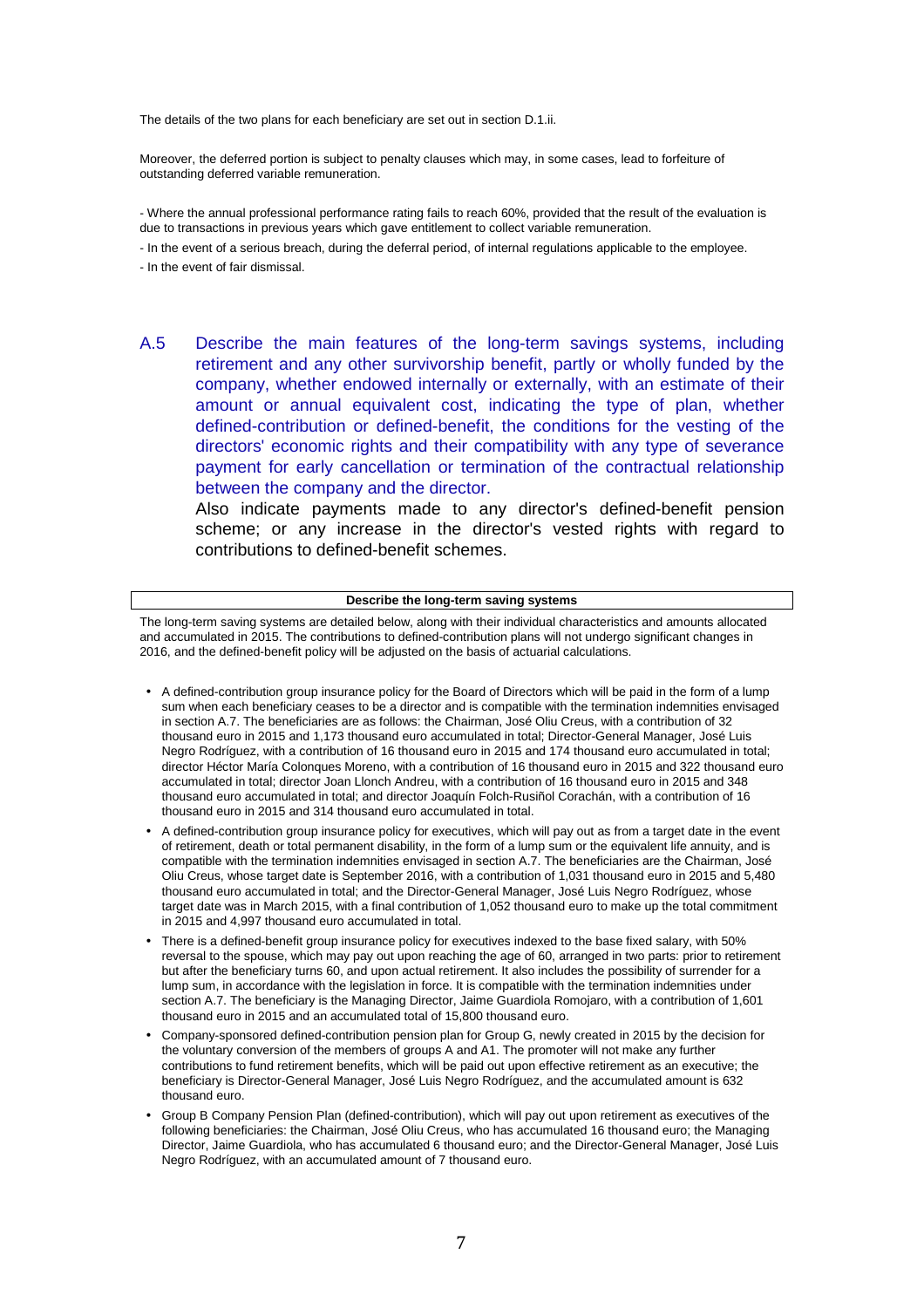### A.6 Indicate any indemnity payments agreed or paid in the event of termination as a director.

#### **Describe the indemnity payments**

Not applicable.

A.7 Describe the conditions with which contracts with executive directors for performing senior management functions must comply. Among other aspects, give information on the term, limits to the amounts of indemnity, permanence clauses, notice periods and payments in lieu of notice, and any other clauses regarding hiring bonuses, as well as severance payments or golden handshakes for early cancellation or termination of the contractual relationship between the company and the executive director. include, inter alia, non-compete, exclusivity, permanence or loyalty covenants or agreements and any governing non-competition after termination.

#### **Describe the conditions of executive directors' contracts**

The contracts of Executive Directors of Banco Sabadell conform to the usual parameters in this type of legal relationship, with the following main conditions:(i) their duration is indefinite; (ii) the payment of fixed amounts which are disclosed in this report; (iii) receipt of variable remuneration, in accordance with the criteria set out in the corresponding section of this report; (iv) contributions to pension plans, the amounts of which are detailed in this report; (v) the same benefits as are provided to Banco Sabadell employees; (vi) indemnity clauses for the event of termination due to a change of control or other significant changes in ownership of the Bank, without this indemnity entailing forfeiture of rights under long-term savings systems; and (vii) the standard non-compete clauses.

### A.8 Describe any additional remuneration paid to directors for services rendered other than those inherent to their directorship.

|       | Describe supplementary remuneration items |
|-------|-------------------------------------------|
| None. |                                           |

A.9 Indicate any remuneration granted in the form of advances, loans or guarantees, stating the interest rate, key features and any amounts repaid, as well as quarantee obligations assumed on their behalf.

**Describe the advances, loans and guarantees granted**

None.

### A.10 Describe the main features of remuneration in kind.

#### **Describe any remuneration in kind**

The executive directors benefit from a group life insurance policy (applicable to all of the bank's employees), permanent total disability insurance (applicable to all of the bank's executives), employee loans (in the general conditions applicable to all the Bank's employees), and health insurance (if arranged via the flexible remuneration system).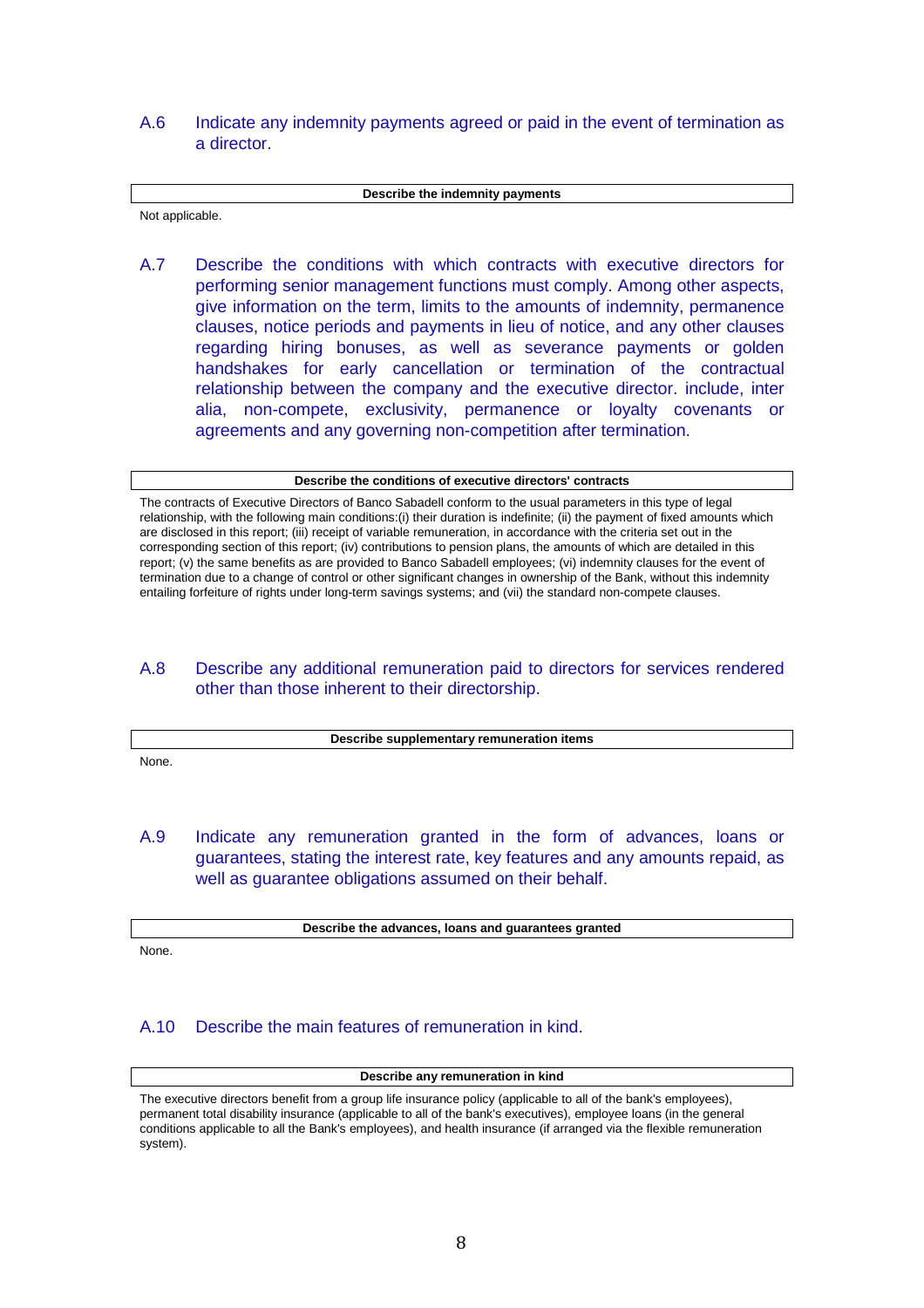A.11 Indicate the remuneration accruing to the director by virtue of payments made by the listed company to a third party in which the director provides services, where such payments are intended to remunerate the director's work in the company.

**Describe the remuneration accruing to the director by virtue of payments made by the listed company to a third party in which the director works.** 

None.

None.

A.12 Any kind of compensation other than those listed above, of whatever nature and provenance within the group, especially when it may be accounted a related-party transaction or where its omission would detract from a true and fair view of the total remuneration accrued by the director.

**Describe other remuneration items** 

A.13 Describe the actions taken by the company in connection with the remuneration system to reduce excessive risk exposure and match it to the company's long-term goals, values and interests. Include references to any: measures designed to ensure that the remuneration policy is aligned with the company's long-term performance; measures to provide an appropriate balance between fixed and variable compensation; measures taken in relation to those categories of staff whose work has a material impact on the undertaking's risk profile; clawback formulae or clauses to claim back performance-based variable remuneration when it was paid out on the basis of data that is subsequently proven to be manifestly inaccurate; and measures designed to prevent conflicts of interest, where applicable.

#### **Describe actions taken to reduce the risks**

In accordance with Article 15 of the Board Regulation, the Risk Control Committee is responsible for checking whether employee remuneration programmes are coherent with the Bank's risk, capital and liquidity, and for reporting to the Remuneration Committee on this matter.

The Audit and Control Committee supervises the process of drafting and presenting the regulated financial information, including that relating to remuneration, and reviews compliance with the regulatory requirements and proper application of accounting standards.

Pursuant to Act 10/2014 and other provisions and recommendations, variable remuneration for the Designated Group is subject to a deferral scheme, whose main features are as follows:

(i) the deferral period is three years; (ii) the amount deferred is weighted as a function of the group involved: 50% for executive directors, and 40% for senior management and other executives in the Designated Group; (iii) at least 50% of the variable remuneration will be paid in shares of the Bank; (iv) deferred remuneration will be paid over a threeyear period, one-third each year, 50% in shares and 50% in cash; (v) all the shares must be retained for a period of one year.

Moreover, the deferred portion is subject to penalty clauses which may, in some cases, lead to forfeiture of outstanding deferred variable remuneration.

- Where the annual professional performance rating fails to reach 60%, provided that the result of the evaluation is due to transactions in previous years which gave entitlement to collect variable remuneration.

- In the event of a serious breach, during the deferral period, of internal regulations applicable to the employee.

- In the event of fair dismissal.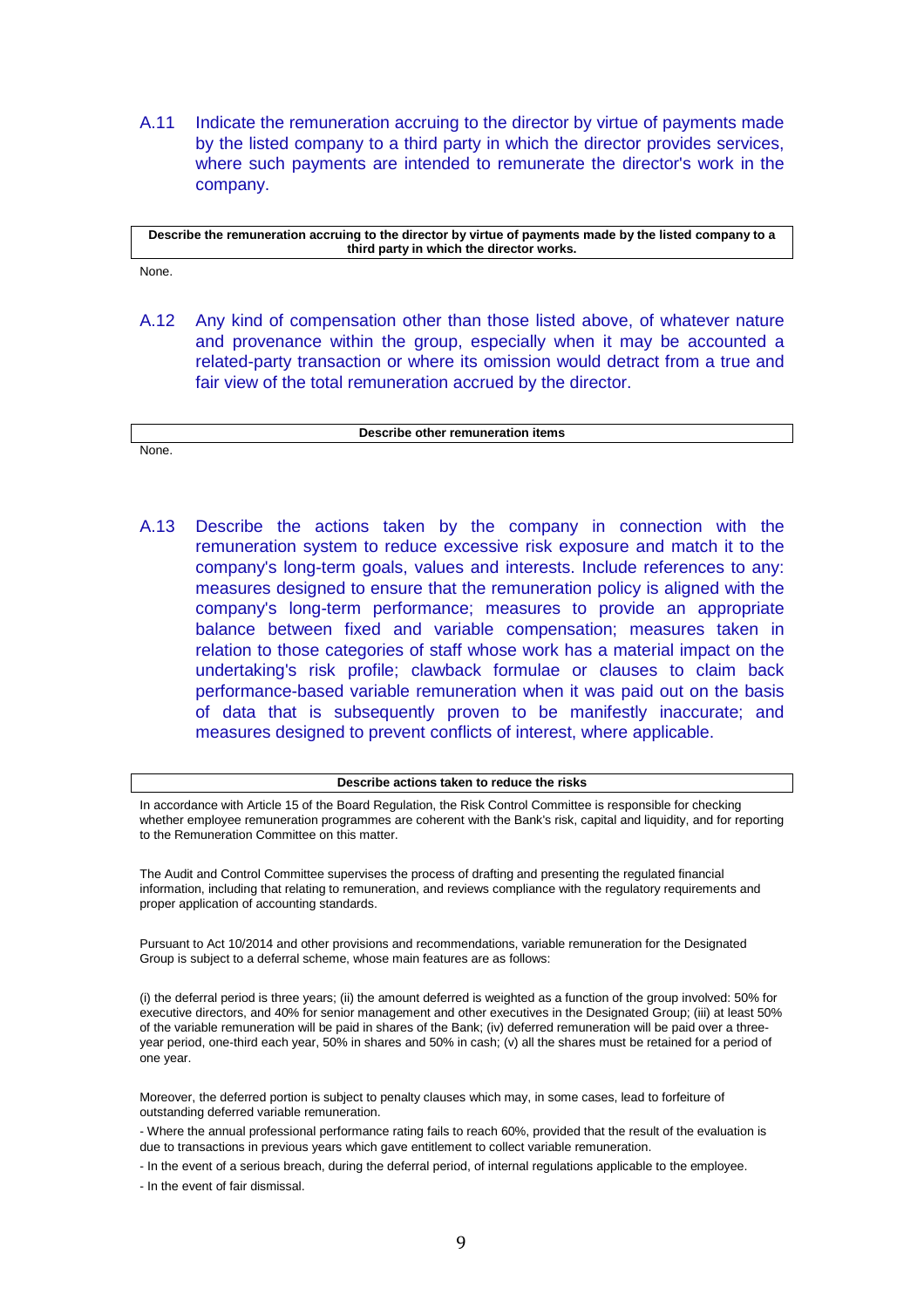### **B. REMUNERATION POLICY PROJECTED FOR FUTURE YEARS**

Derogated.

## **C OVERALL SUMMARY OF HOW THE REMUNERATION POLICY WAS APPLIED DURING THE CLOSED FINANCIAL YEAR**

C.1 Give a brief description of the main features of the structure and remuneration items of the remuneration policy applied during the last financial year, with a breakdown of the individual remuneration accrued by each of the directors listed in Section D of this report, and a summary of the resolutions passed by the board to implement those items.

**Describe the structure and remuneration items of the remuneration policy applied during the year**  On 28 May 2015, the General Meeting was asked to approve, and not merely vote on an advisory basis, the Bank's remuneration report, in line with best practices in corporate governance.

The criteria governing remuneration paid to the Board as a governing body were not modified in 2015 with respect to 2014, with the result that the total amount was €1,849,134, i.e. below the maximum overall amount of €2,500,000 approved by the General Meeting on 27 March 2014 under item five on the agenda, which also established that this amount would remain in force in subsequent years until amended by a resolution of the General Meeting.

The general criteria of the remuneration policy applied in 2015 coincide with those described in section A of this document since they have not been changed.

The executive directors' variable remuneration for 2015 was determined by the Remuneration Committee on the basis of their fulfilment of the quantitative objectives for the year, which was measured using the scales designed by the Committee at the beginning of the year. The payment of the resulting amounts, set out in section D, will be deferred as described in section A.13 in compliance with the requirements of deferral and payment in capital instruments under Royal Decree 771/2011, currently set out in article 36 of Act 10/2014, which Banco Sabadell has complied with since the former entered into force.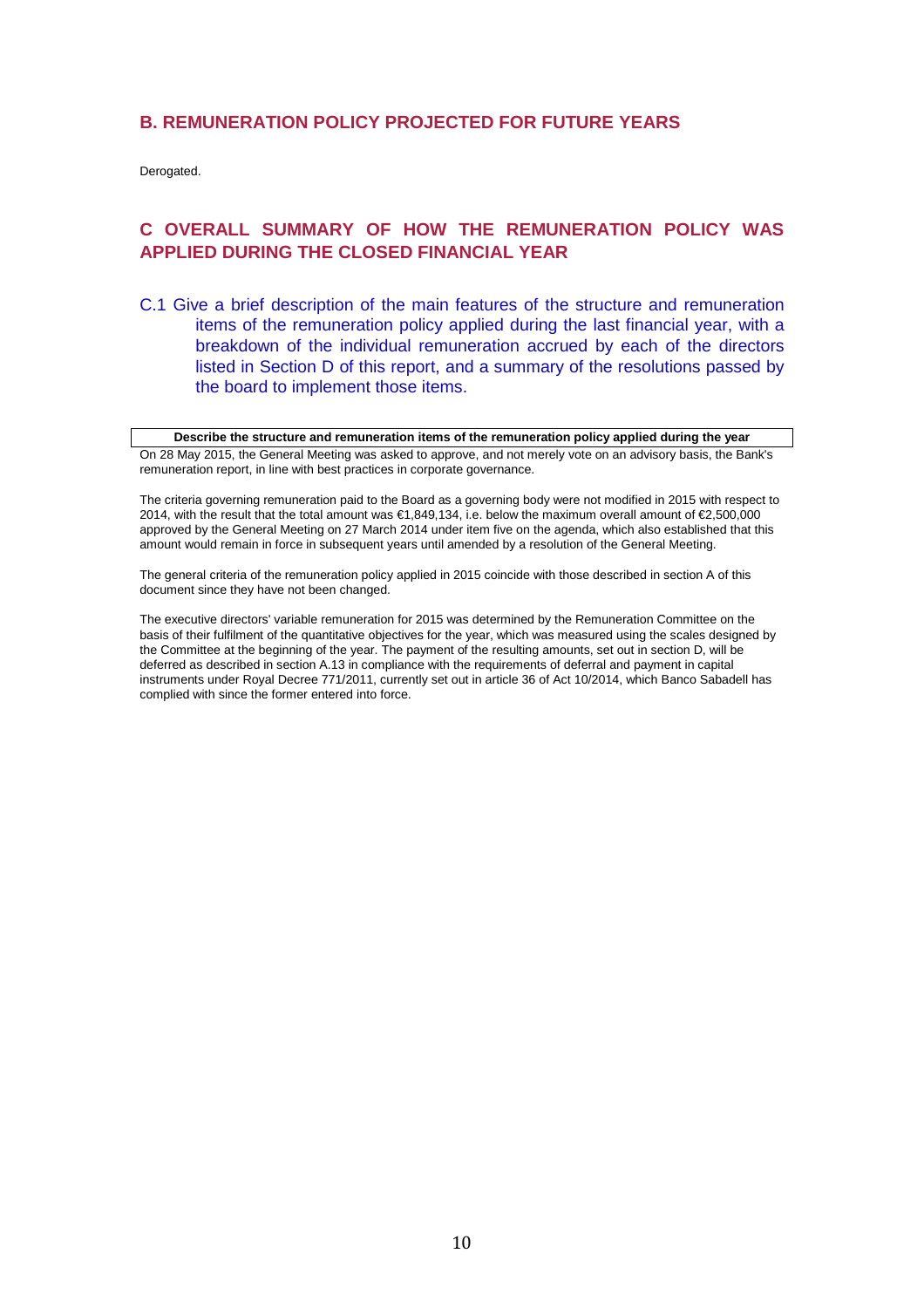|  | <b>D. BREAKDOWN OF INDIVIDUAL REMUNERATION ACCRUED BY EACH DIRECTOR</b> |
|--|-------------------------------------------------------------------------|
|--|-------------------------------------------------------------------------|

| Name                              | <b>Type</b>               | Accrual period for 2014       |
|-----------------------------------|---------------------------|-------------------------------|
| JOSÉ OLIU CREUS                   | <b>Executive Director</b> | From 01/01/2015 to 31/12/2015 |
| JOSÉ MANUEL LARA BOSCH            | Independent               | From 01/01/2015 to 31/01/2015 |
| JOSÉ JAVIER ECHENIQUE LANDIRIBAR  | Independent               | From 01/01/2015 to 31/12/2015 |
| JAIME GUARDIOLA ROMOJARO          | <b>Executive Director</b> | From 01/01/2015 to 31/12/2015 |
| AURORA CATÁ SALA                  | Independent               | From 29/01/2015 to 31/12/2015 |
| HÉCTOR MARÍA COLONQUES MORENO     | Independent               | From 01/01/2015 to 31/12/2015 |
| JOAQUÍN FOLCH-RUSIÑOL CORACHÁN    | Other External            | From 01/01/2015 to 31/12/2015 |
| MARIA TERESA GARCIA-MILA LLOVERAS | Independent               | From 01/01/2015 to 31/12/2015 |
| JOSÉ MANUEL LARA GARCÍA           | Independent               | From 19/03/2015 to 31/12/2015 |
| JOAN LLONCH ANDREU                | Independent               | From 01/01/2015 to 31/12/2015 |
| DAVID MARTÍNEZ GUZMÁN             | Proprietary               | From 27/03/2015 to 31/12/2015 |
| JOSÉ MANUEL MARTÍNEZ MARTÍNEZ     | Independent               | From 01/01/2015 to 31/12/2015 |
| JOSÉ RAMÓN MARTÍNEZ SUFRATEGUI    | Independent               | From 01/01/2015 to 31/12/2015 |
| ANTÓNIO VÍTOR MARTINS MONTEIRO    | Proprietary               | From 01/01/2015 to 31/12/2015 |
| JOSÉ LUIS NEGRO RODRÍGUEZ         | <b>Executive Director</b> | From 01/01/2015 to 31/12/2015 |
| JOSÉ PERMANYER CUNILLERA          | Other External            | From 01/01/2015 to 28/05/2015 |
| DAVID VEGARA FIGUERAS             | Independent               | From 28/05/2015 to 31/12/2015 |

D.1 Complete the following tables on the individual remuneration accrued during the year by each of the directors (including remuneration for carrying out executive functions).

**a) Remuneration accrued in the reporting company:**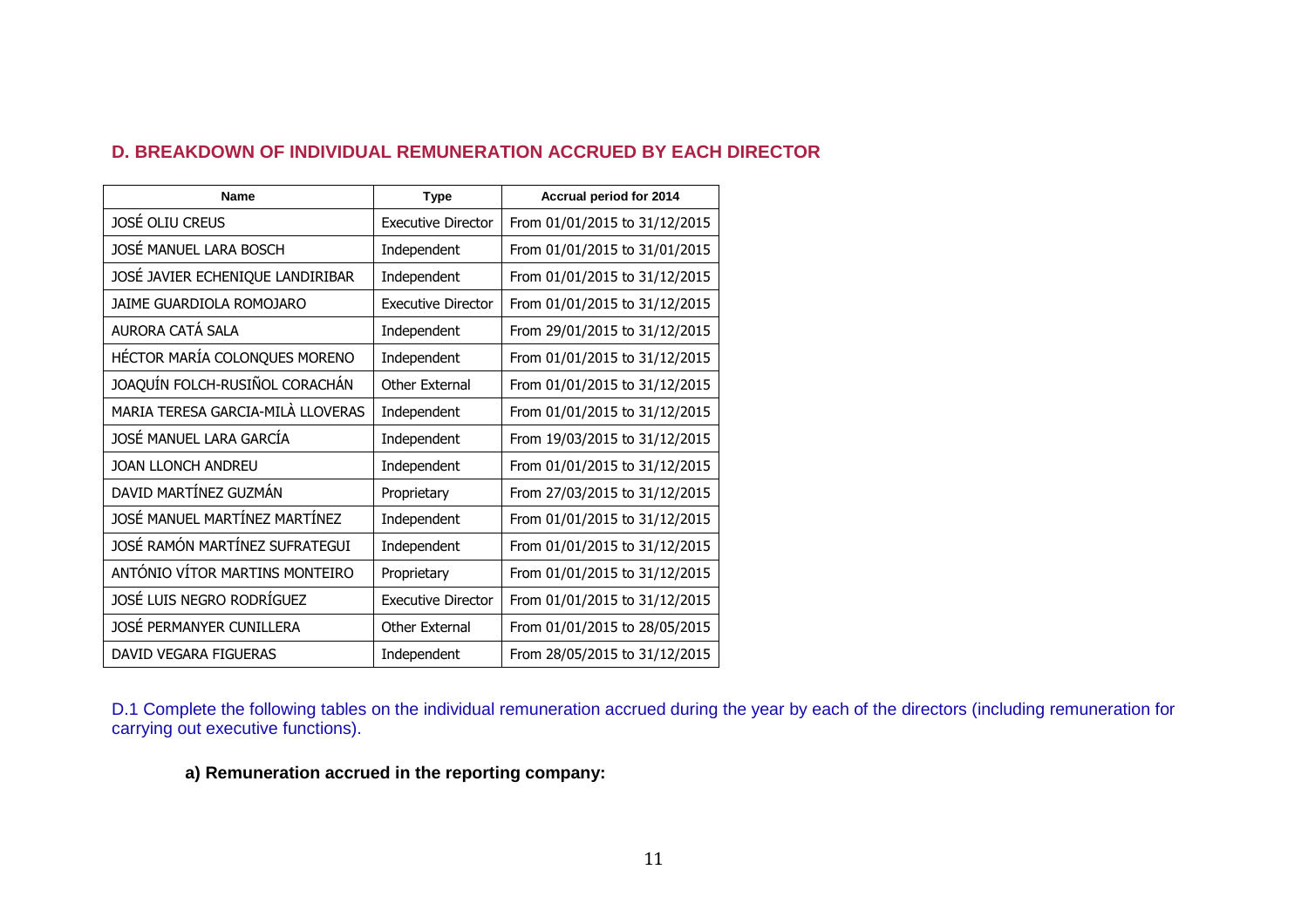| <b>Name</b>                       | Wages        | <b>Fixed</b><br>remuneration | Per<br>diems | Short-term<br>variable<br>remuneration | Long-term<br>variable<br>remuneration | Remuneration<br>for belonging<br>to Board<br>committees | <b>Indemnities</b> | Other<br>items | 2015<br>total | 2014<br><b>Total</b> |
|-----------------------------------|--------------|------------------------------|--------------|----------------------------------------|---------------------------------------|---------------------------------------------------------|--------------------|----------------|---------------|----------------------|
| <b>JOSÉ OLIU CREUS</b>            | 1,301        | 214                          | 0            | 1,300                                  | $\Omega$                              | $\mathbf{0}$                                            | $\Omega$           | 24             | 2,839         | 2,833                |
| JOSÉ MANUEL LARA BOSCH            | 0            | 0                            | 0            | $\mathbf{0}$                           | $\mathbf{0}$                          | 4                                                       | $\mathbf{0}$       | $\mathbf{0}$   | 4             | 131                  |
| JOSÉ JAVIER ECHENIQUE LANDIRIBAR  | $\mathbf{0}$ | 116                          | 0            | $\mathbf{0}$                           | 0                                     | 68                                                      | $\mathbf{0}$       | 31             | 215           | 168                  |
| JAIME GUARDIOLA ROMOJARO          | 1,314        | 92                           | $\mathbf{0}$ | 1,069                                  | $\mathbf{0}$                          | 0                                                       | $\Omega$           | 12             | 2,487         | 2,438                |
| AURORA CATÁ SALA                  | $\mathbf{0}$ | 68                           | 0            | $\mathbf{0}$                           | 0                                     | 15                                                      | $\Omega$           | $\Omega$       | 83            | $\mathbf{0}$         |
| HÉCTOR MARÍA COLONQUES MORENO     | $\mathbf{0}$ | 92                           | 0            | $\mathbf{0}$                           | $\mathbf{0}$                          | 27                                                      | 0                  | 4              | 123           | 123                  |
| JOAQUÍN FOLCH-RUSIÑOL CORACHÁN    | $\mathbf{0}$ | 83                           | 0            | $\mathbf{0}$                           | $\Omega$                              | 19                                                      | $\Omega$           | $\mathbf{0}$   | 102           | 100                  |
| MARIA TERESA GARCIA-MILÀ LLOVERAS | $\mathbf{0}$ | 92                           | 0            | $\mathbf{0}$                           | $\mathbf{0}$                          | 38                                                      | $\mathbf{0}$       | $\mathbf{0}$   | 130           | 105                  |
| JOSÉ MANUEL LARA GARCÍA           | 0            | 48                           | 0            | $\mathbf{0}$                           | 0                                     | $\Omega$                                                | $\Omega$           | $\Omega$       | 48            | $\mathbf{0}$         |
| <b>JOAN LLONCH ANDREU</b>         | 0            | 92                           | $\mathbf{0}$ | $\mathbf{0}$                           | $\mathbf{0}$                          | 38                                                      | 0                  | 15             | 145           | 153                  |
| DAVID MARTÍNEZ GUZMÁN             | 0            | 83                           | 0            | $\mathbf{0}$                           | $\mathbf{0}$                          | 0                                                       | $\mathbf{0}$       | $\mathbf{0}$   | 83            | 59                   |
| JOSÉ MANUEL MARTÍNEZ MARTÍNEZ     | 0            | 92                           | 0            | $\mathbf{0}$                           | $\mathbf{0}$                          | 56                                                      | $\Omega$           | $\mathbf{0}$   | 148           | 127                  |
| JOSÉ RAMÓN MARTÍNEZ SUFRATEGUI    | $\mathbf{0}$ | 92                           | 0            | $\mathbf{0}$                           | $\mathbf{0}$                          | 15                                                      | $\Omega$           | $\Omega$       | 107           | 96                   |
| ANTÓNIO VÍTOR MARTINS MONTEIRO    | $\mathbf{0}$ | 87                           | 0            | $\Omega$                               | $\Omega$                              | $\mathbf{0}$                                            | $\Omega$           | $\Omega$       | 87            | 83                   |
| JOSÉ LUIS NEGRO RODRÍGUEZ         | 625          | 92                           | 0            | 367                                    | 0                                     | 0                                                       | $\Omega$           | 9              | 1,093         | 974                  |
| JOSÉ PERMANYER CUNILLERA          | $\mathbf{0}$ | 40                           | 0            | $\mathbf{0}$                           | $\Omega$                              | 27                                                      | $\Omega$           | $\Omega$       | 67            | 107                  |
| DAVID VEGARA FIGUERAS             | 0            | 60                           | 0            | $\Omega$                               | 0                                     | 28                                                      | $\Omega$           | $\Omega$       | 88            | $\bf{0}$             |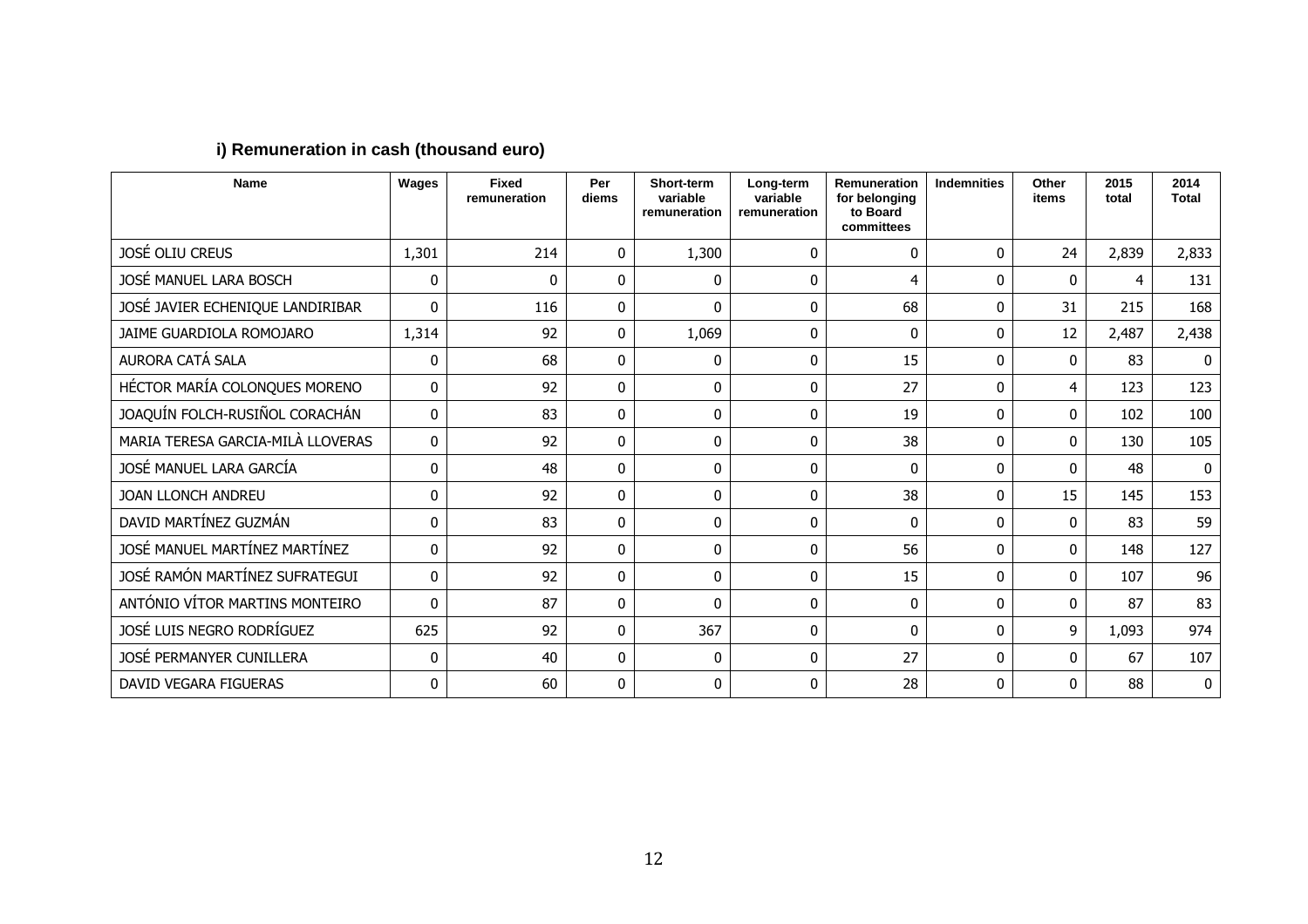# **ii) Share-based remuneration systems**

| <b>JOSÉ OLIU CREUS</b>                 |                                    |                           |                                       |                              |                           |                                                  |                          |                   |                           |                            |                           |  |
|----------------------------------------|------------------------------------|---------------------------|---------------------------------------|------------------------------|---------------------------|--------------------------------------------------|--------------------------|-------------------|---------------------------|----------------------------|---------------------------|--|
| Long-Term Supplementary Incentive Plan |                                    |                           |                                       |                              |                           |                                                  |                          |                   |                           |                            |                           |  |
| Date of                                |                                    |                           | Options held at the beginning of 2015 | Options assigned during 2015 |                           |                                                  |                          |                   |                           |                            |                           |  |
| implementa<br>tion                     | No. of<br>options                  | <b>Shares</b><br>affected | <b>Strike price</b><br>(€)            |                              |                           | <b>Exercise period</b>                           |                          | No. of<br>options | <b>Shares</b><br>affected | <b>Strike price</b><br>(€) | <b>Exercise</b><br>period |  |
| 28/03/2014                             | 2,816,884                          | 2,816,884                 | 1.75                                  |                              |                           |                                                  |                          |                   | 0                         | 0.00                       |                           |  |
| Conditions: -                          |                                    |                           |                                       |                              |                           |                                                  |                          |                   |                           |                            |                           |  |
| Shares delivered in 2014               |                                    | Options exercised in 2015 |                                       |                              |                           | <b>Options</b><br>vested but<br>not<br>exercised | Options at 2015 year-end |                   |                           |                            |                           |  |
| No. of<br>shares                       | <b>Price</b>                       | Amount                    | <b>Strike price</b><br>(€)            | No. of<br>options            | <b>Shares</b><br>affected | Gross gain<br>(€mn)                              | No. of<br>options        | No. of<br>options | <b>Shares</b><br>affected | <b>Strike price</b><br>(€) | <b>Exercise</b><br>period |  |
| 0                                      | 0.00                               | 0                         | 0.00                                  | $\mathbf 0$                  | 0                         | 0                                                | 0                        | 2,816,884         | 2,816,884                 | 1.75                       | 31/03/2017                |  |
|                                        | Other requirements for exercise: - |                           |                                       |                              |                           |                                                  |                          |                   |                           |                            |                           |  |
|                                        |                                    |                           |                                       |                              |                           |                                                  |                          |                   |                           |                            |                           |  |
|                                        |                                    |                           |                                       |                              |                           |                                                  |                          |                   |                           |                            |                           |  |

|                    | JAIME GUARDIOLA ROMOJARO               |                                       |                            |                        |                   |                           |                              |                           |  |  |
|--------------------|----------------------------------------|---------------------------------------|----------------------------|------------------------|-------------------|---------------------------|------------------------------|---------------------------|--|--|
|                    | Long-Term Supplementary Incentive Plan |                                       |                            |                        |                   |                           |                              |                           |  |  |
| Date of            |                                        | Options held at the beginning of 2015 |                            |                        |                   |                           | Options assigned during 2015 |                           |  |  |
| implementa<br>tion | No. of<br>options                      | <b>Shares</b><br>affected             | <b>Strike price</b><br>(€) | <b>Exercise period</b> | No. of<br>options | <b>Shares</b><br>affected | <b>Strike price</b><br>(€)   | <b>Exercise</b><br>period |  |  |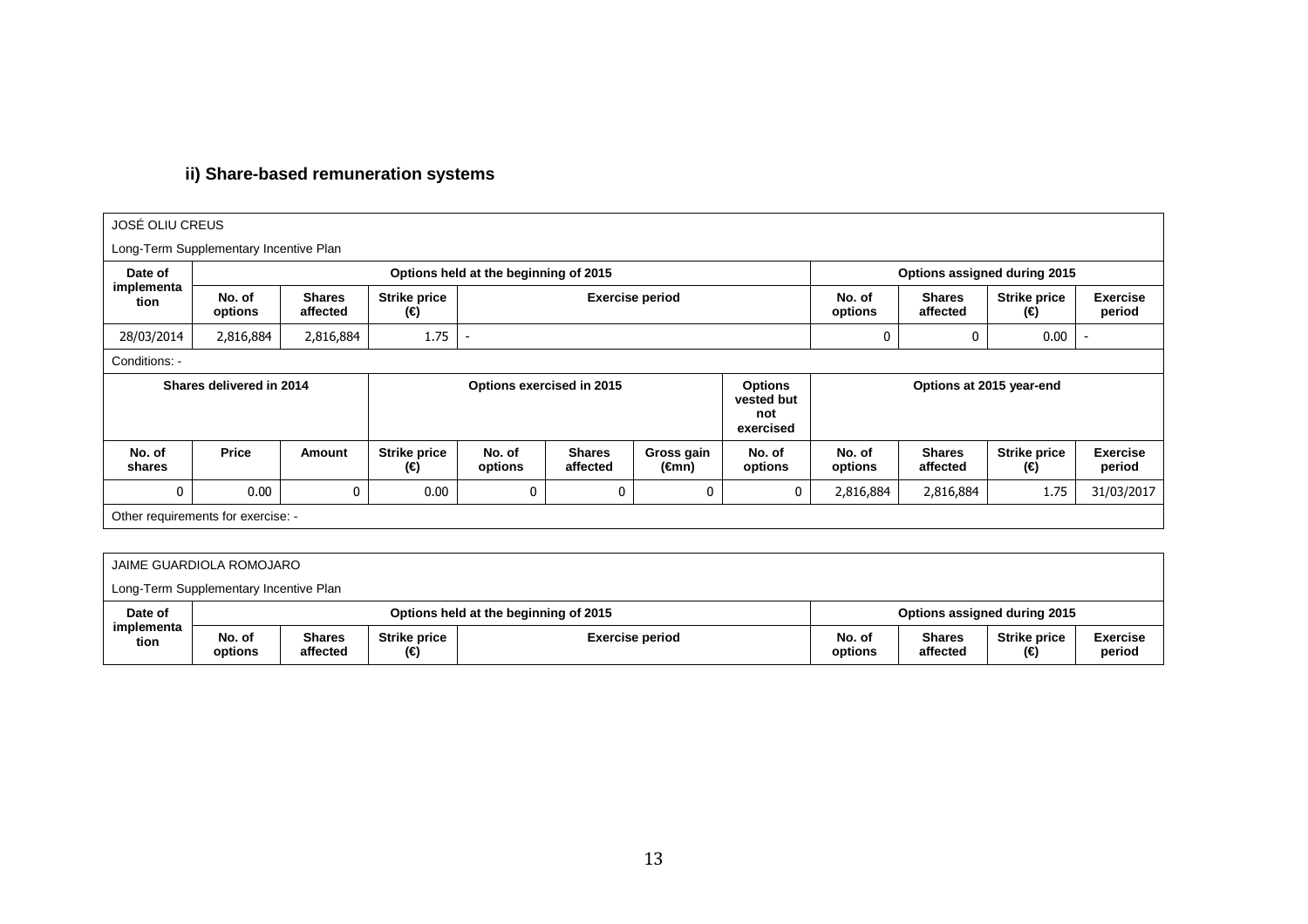| 28/03/2014               | 2,491,859                              | 2,491,859                             | 1.75                       |                           |                           |                                                  |                                                  | 0                        | 0                            | 0.00                       | $\sim$                    |  |
|--------------------------|----------------------------------------|---------------------------------------|----------------------------|---------------------------|---------------------------|--------------------------------------------------|--------------------------------------------------|--------------------------|------------------------------|----------------------------|---------------------------|--|
| Conditions: -            |                                        |                                       |                            |                           |                           |                                                  |                                                  |                          |                              |                            |                           |  |
| Shares delivered in 2015 |                                        |                                       |                            | Options exercised in 2015 |                           | <b>Options</b><br>vested but<br>not<br>exercised |                                                  | Options at 2015 year-end |                              |                            |                           |  |
| No. of<br>shares         | <b>Price</b>                           | Amount                                | <b>Strike price</b><br>(€) | No. of<br>options         | <b>Shares</b><br>affected | Gross gain<br>$(\epsilon$ mn)                    | No. of<br>options                                | No. of<br>options        | <b>Shares</b><br>affected    | <b>Strike price</b><br>(€) | <b>Exercise</b><br>period |  |
| $\mathbf{0}$             | 0.00                                   | $\mathbf{0}$                          | 0.00                       | 0                         | 0                         | $\mathbf{0}$                                     | 0                                                | 2,491,859                | 2,491,859                    | 1.75                       | 31/03/2017                |  |
|                          | Other requirements for exercise: -     |                                       |                            |                           |                           |                                                  |                                                  |                          |                              |                            |                           |  |
|                          |                                        |                                       |                            |                           |                           |                                                  |                                                  |                          |                              |                            |                           |  |
|                          | JOSÉ LUIS NEGRO RODRÍGUEZ              |                                       |                            |                           |                           |                                                  |                                                  |                          |                              |                            |                           |  |
|                          | Long-Term Supplementary Incentive Plan |                                       |                            |                           |                           |                                                  |                                                  |                          |                              |                            |                           |  |
| Date of                  |                                        | Options held at the beginning of 2015 |                            |                           |                           |                                                  |                                                  |                          | Options assigned during 2015 |                            |                           |  |
| implementa<br>tion       | No. of<br>options                      | <b>Shares</b><br>affected             | <b>Strike price</b><br>(€) |                           | <b>Exercise period</b>    |                                                  |                                                  |                          | <b>Shares</b><br>affected    | <b>Strike price</b><br>(€) | <b>Exercise</b><br>period |  |
| 28/03/2014               | 1,300,100                              |                                       |                            | $\sim$                    |                           |                                                  |                                                  |                          |                              |                            |                           |  |
| Conditions: -            |                                        |                                       |                            |                           |                           |                                                  |                                                  |                          |                              |                            | $\sim$                    |  |
|                          |                                        | 1,300,100                             | 1.75                       |                           |                           |                                                  |                                                  | 0                        | 0                            | 0.00                       |                           |  |
|                          | Shares delivered in 2015               |                                       |                            |                           | Options exercised in 2015 |                                                  | <b>Options</b><br>vested but<br>not<br>exercised |                          | Options at 2015 year-end     |                            |                           |  |
| No. of<br>shares         | <b>Price</b>                           | Amount                                | <b>Strike price</b><br>(€) | No. of<br>options         | <b>Shares</b><br>affected | Gross gain<br>(€mn)                              | No. of<br>options                                | No. of<br>options        | <b>Shares</b><br>affected    | <b>Strike price</b><br>(€) | <b>Exercise</b><br>period |  |
| $\mathbf 0$              | 0.00                                   | 0                                     | 0.00                       | 0                         | 0                         | 0                                                | 0                                                | 1,300,100                | 1,300,100                    | 1.75                       | 31/03/2017                |  |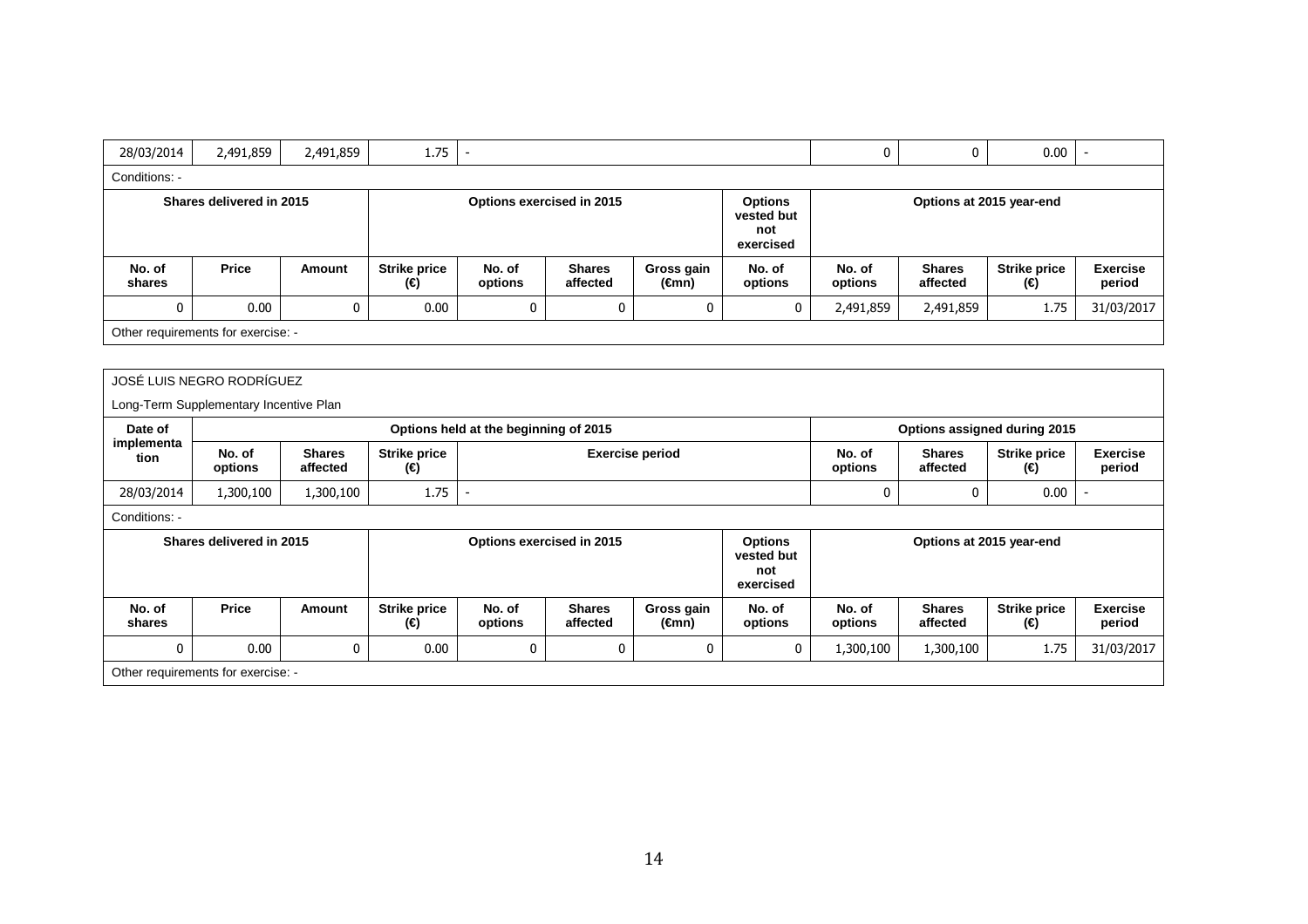### **iii) Long-term savings systems**

| <b>Name</b>                    | Contribution by the company in the<br>year (thousand euro) |       | Total accumulated funds (thousand<br>euro) |        |  |
|--------------------------------|------------------------------------------------------------|-------|--------------------------------------------|--------|--|
|                                | 2015                                                       | 2014  | 2015                                       | 2014   |  |
| JOSÉ OLIU CREUS                | 1,063                                                      | 984   | 6,669                                      | 5,393  |  |
| JAIME GUARDIOLA ROMOJARO       | 1,601                                                      | 1,334 | 15,806                                     | 13,675 |  |
| HÉCTOR MARÍA COLONQUES MORENO  | 16                                                         | 16    | 322                                        | 296    |  |
| JOAQUÍN FOLCH-RUSIÑOL CORACHÁN | 16                                                         | 16    | 314                                        | 289    |  |
| <b>JOAN LLONCH ANDREU</b>      | 16                                                         | 16    | 348                                        | 330    |  |
| JOSÉ LUIS NEGRO RODRÍGUEZ      | 1,068                                                      | 980   | 5,810                                      | 4,325  |  |

# **b) Remuneration accrued by company directors for belonging to boards of other Group companies:**

**i) Remuneration in cash (thousand euro)** 

| <b>Name</b>              | Wages | <b>Fixed</b><br>remuneration | Per<br>diems | Short-term variable<br>remuneration | Long-term variable<br>remuneration | <b>Remuneration for</b><br>belonging to Board<br>committees | <b>Indemnities</b> | Other<br>items | 2015<br>tota. | 2014<br>Total |
|--------------------------|-------|------------------------------|--------------|-------------------------------------|------------------------------------|-------------------------------------------------------------|--------------------|----------------|---------------|---------------|
| JOSÉ PERMANYER CUNILLERA |       |                              |              |                                     |                                    |                                                             |                    |                | --            | 102           |

**ii) Share-based remuneration systems** 

**iii) Long-term savings systems**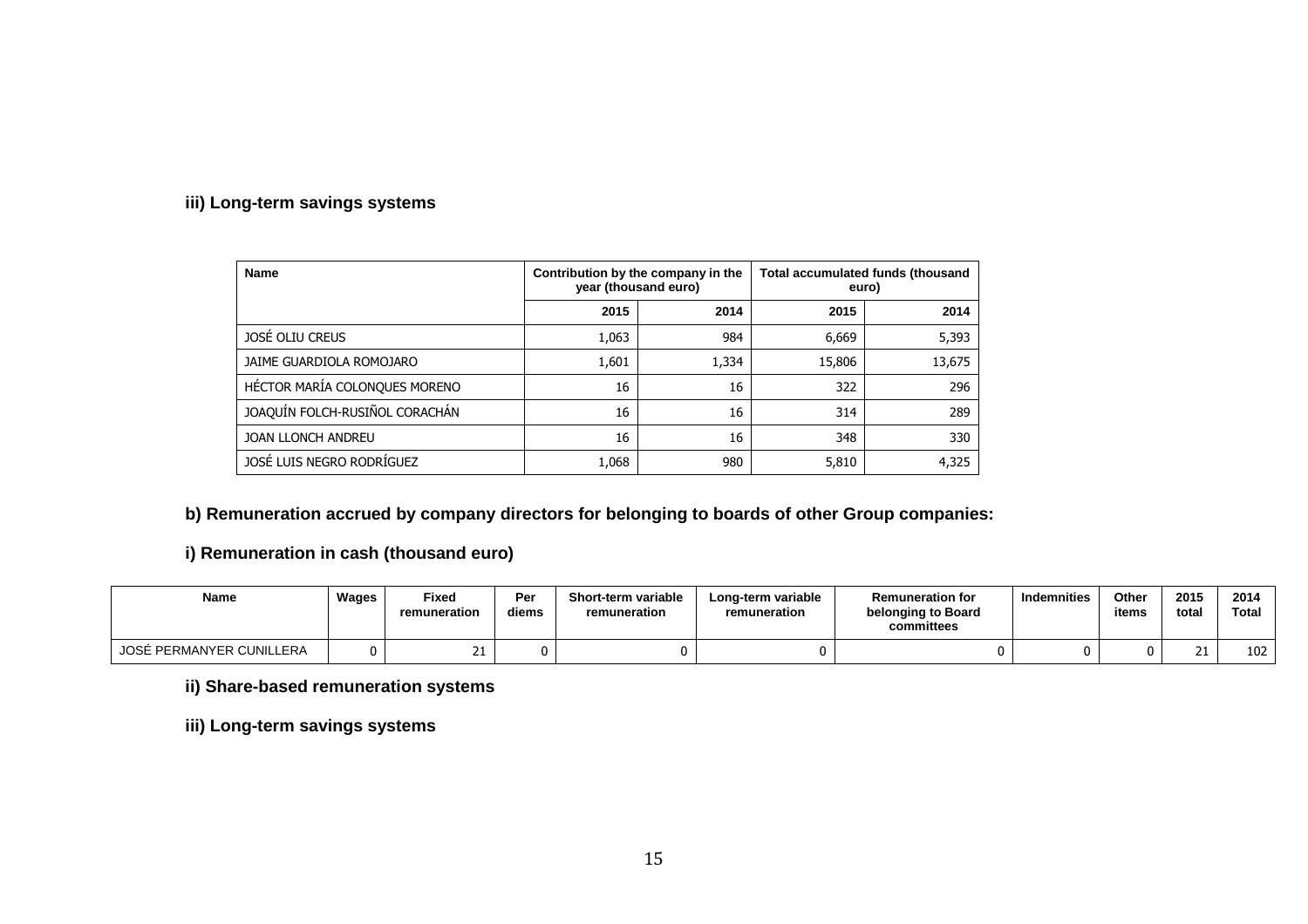### **c) Summary of remuneration (thousand euro):**

This should include a summary of the amounts corresponding to all the remuneration items included in this report that have accrued to the director, in thousand euro.

Where there are long-term Saving Systems, include contributions or endowments made to such systems:

| <b>Name</b>                                  | <b>Remuneration accrued in the Company</b> |                                      |                                       | Remuneration accrued in group companies |                                       |                                 |                                              | <b>Total</b>                 |            |              |                                                                         |
|----------------------------------------------|--------------------------------------------|--------------------------------------|---------------------------------------|-----------------------------------------|---------------------------------------|---------------------------------|----------------------------------------------|------------------------------|------------|--------------|-------------------------------------------------------------------------|
|                                              | <b>Total cash</b><br>remunerati<br>on      | <b>Value of</b><br>shares<br>granted | Gross gain<br>on options<br>exercised | 2015 total<br>- Company                 | <b>Total cash</b><br>remunerati<br>on | Value of<br>shares<br>delivered | <b>Gross gain</b><br>on options<br>exercised | <b>2015 total</b><br>- Group | 2015 total | 2014 Total   | <b>Contributio</b><br>ns to<br>savings<br>systems<br>during the<br>year |
| JOSÉ OLIU CREUS                              | 2,839                                      | $\mathbf{0}$                         | $\mathbf{0}$                          | 2,839                                   | $\mathbf{0}$                          | $\mathbf{0}$                    | $\mathbf{0}$                                 | $\mathbf{0}$                 | 2,839      | 2,833        | 1,063                                                                   |
| JOSÉ MANUEL LARA<br><b>BOSCH</b>             | 4                                          | $\mathbf{0}$                         | $\mathbf{0}$                          | 4                                       | $\mathbf 0$                           | $\mathbf{0}$                    | $\mathbf 0$                                  | 0                            | 4          | 131          | 0                                                                       |
| JOSÉ JAVIER ECHENIQUE<br>LANDIRIBAR          | 215                                        | $\mathbf{0}$                         | $\mathbf{0}$                          | 215                                     | $\mathbf 0$                           | 0                               | $\mathbf 0$                                  | 0                            | 215        | 168          | $\mathbf{0}$                                                            |
| <b>JAIME GUARDIOLA</b><br><b>ROMOJARO</b>    | 2,487                                      | $\mathbf 0$                          | $\mathbf 0$                           | 2,487                                   | $\mathbf 0$                           | 0                               | $\mathbf 0$                                  | $\mathbf 0$                  | 2,487      | 2,438        | 1,601                                                                   |
| AURORA CATÁ SALA                             | 83                                         | $\mathbf{0}$                         | $\mathbf{0}$                          | 83                                      | $\mathbf{0}$                          | $\Omega$                        | $\mathbf{0}$                                 | $\mathbf 0$                  | 83         | $\mathbf{0}$ | $\mathbf{0}$                                                            |
| <b>HÉCTOR MARÍA</b><br>COLONQUES MORENO      | 123                                        | $\mathbf{0}$                         | $\mathbf 0$                           | 123                                     | $\mathbf 0$                           | $\mathbf{0}$                    | $\mathbf 0$                                  | 0                            | 123        | 123          | 16                                                                      |
| JOAQUÍN FOLCH-<br>RUSIÑOL CORACHÁN           | 102                                        | $\mathbf{0}$                         | $\mathbf{0}$                          | 102                                     | $\mathbf{0}$                          | $\Omega$                        | $\mathbf{0}$                                 | 0                            | 102        | 100          | 16                                                                      |
| <b>MARIA TERESA GARCIA-</b><br>MILÀ LLOVERAS | 130                                        | $\mathbf{0}$                         | $\mathbf{0}$                          | 130                                     | $\mathbf{0}$                          | $\mathbf{0}$                    | $\mathbf{0}$                                 | 0                            | 130        | 105          | $\mathbf 0$                                                             |
| JOSÉ MANUEL LARA<br>GARCÍA                   | 48                                         | $\mathbf{0}$                         | $\mathbf{0}$                          | 48                                      | $\mathbf{0}$                          | $\Omega$                        | $\mathbf{0}$                                 | 0                            | 48         | $\mathbf{0}$ | $\mathbf{0}$                                                            |
| JOAN LLONCH ANDREU                           | 145                                        | $\mathbf{0}$                         | $\mathbf{0}$                          | 145                                     | $\mathbf 0$                           | $\mathbf{0}$                    | $\mathbf 0$                                  | 0                            | 145        | 153          | 16                                                                      |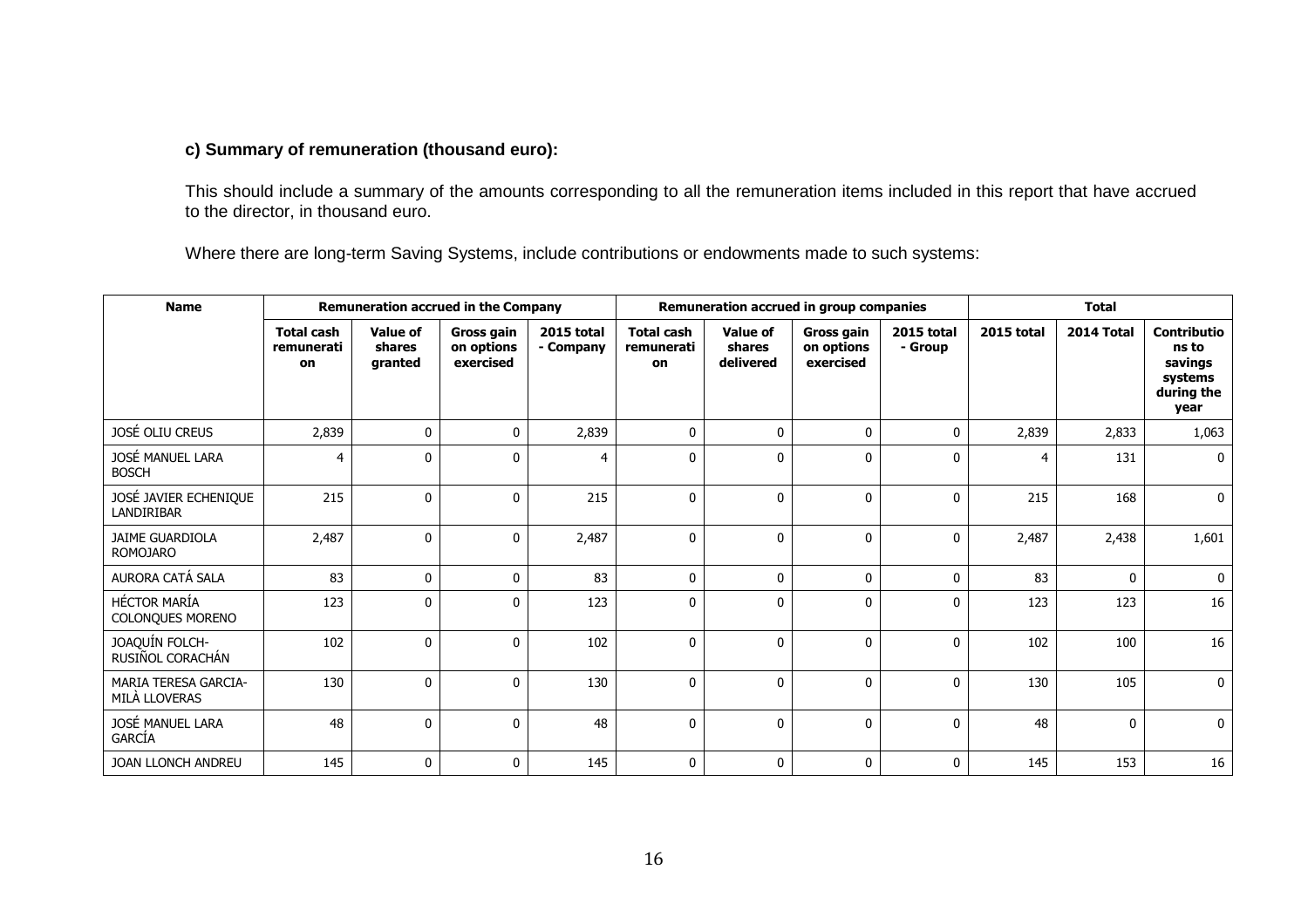| DAVID MARTÍNEZ<br><b>GUZMÁN</b>          | 83    | 0            | $\mathbf{0}$ | 83    | 0  | 0            | 0            | 0            | 83    | 59           | $\mathbf 0$  |
|------------------------------------------|-------|--------------|--------------|-------|----|--------------|--------------|--------------|-------|--------------|--------------|
| JOSÉ MANUEL MARTÍNEZ<br>MARTÍNEZ         | 148   |              | $\mathbf{0}$ | 148   | 0  | 0            | $\mathbf{0}$ | $\mathbf 0$  | 148   | 127          | $\mathbf{0}$ |
| JOSÉ RAMÓN MARTÍNEZ<br><b>SUFRATEGUI</b> | 107   |              | $\Omega$     | 107   |    | 0            | $\Omega$     | $\Omega$     | 107   | 96           | $\mathbf{0}$ |
| ANTÓNIO VÍTOR<br><b>MARTINS MONTEIRO</b> | 87    | 0            | $\mathbf{0}$ | 87    |    | $\mathbf{0}$ | $\mathbf{0}$ | $\mathbf{0}$ | 87    | 83           | $\mathbf 0$  |
| JOSÉ LUIS NEGRO<br>RODRÍGUEZ             | 1,093 | 0            | 0            | 1,093 | 0  | 0            | $\mathbf{0}$ | 0            | 1,093 | 974          | 1,068        |
| JOSÉ PERMANYER<br><b>CUNILLERA</b>       | 67    | 0            | $\mathbf{0}$ | 67    | 21 | $\mathbf{0}$ | $\mathbf{0}$ | 21           | 88    | 209          | $\mathbf{0}$ |
| DAVID VEGARA<br><b>FIGUERAS</b>          | 88    | 0            | $\mathbf{0}$ | 88    | 0  | $\mathbf{0}$ | $\mathbf{0}$ | $\mathbf{0}$ | 88    | $\mathbf{0}$ | $\mathbf{0}$ |
| <b>TOTAL</b>                             | 7,849 | $\mathbf{0}$ | 0            | 7,849 | 21 | $\mathbf 0$  | 0            | 21           | 7,870 | 7,599        | 3,780        |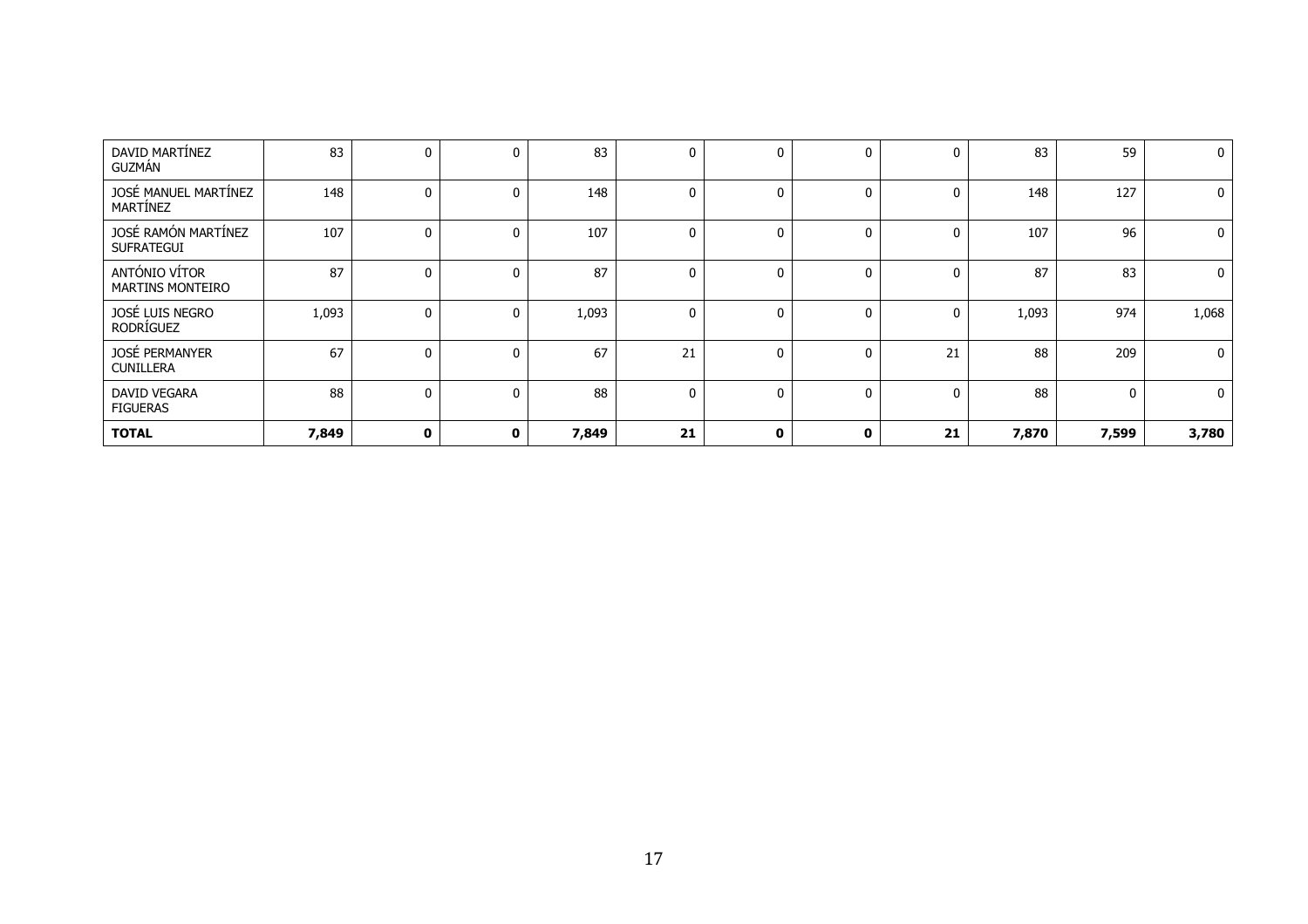### D.2 Describe the relationship between the remuneration received by the directors and the undertaking's earnings or other performance indicators, detailing how any variations in the company's performance influenced the variation in directors' remuneration.

The remuneration for directors, as members of the Board of Directors, comprises a fixed amount and an additional amount for membership of the Board committees, conditional upon attendance, and it is not linked to the Bank's earnings.

Since executive directors collect variable remuneration, they are affected by the Bank's earnings in the terms set out in section A.4, which were applied in 2014 and remain in force in 2015. Additionally, the amounts to be collected are covered by the rules applicable to financial institutions, i.e. they are deferred and paid in capital instruments.

### D.3 Describe the outcome of the consultative vote at the annual meeting on the annual remuneration report for the previous year, indicating the number of votes cast against, if any:

|            | Number    | % of total |
|------------|-----------|------------|
| Votes cast | 1,271,148 | 66.87%     |

|                 | Number    | % of total |
|-----------------|-----------|------------|
| Votes against   | 260,751   | 6.10%      |
| Votes in favour | 3,962,888 | 92.79%     |
| Abstentions     | 47,509    | 1.11%      |

### **E OTHER INFORMATION OF INTEREST**

If there are any material aspects relating to directors' remuneration that could not be disclosed in other sections of this report but are necessary to provide a more comprehensive and fully reasoned picture of the remuneration structure and practices for the company's directors, describe them briefly.

#### Section A.1: (continued)

The following are assigned variable remuneration within Banco Sabadell:

- The Designated Group comprises the 3 executive directors, the 5 members of senior management and another 38 executives from various units of Banco Sabadell whose remuneration is supervised by the Bank's Appointments and Remuneration Committee, as a function of their level of responsibility, risk-taking capacity and remuneration situation, in accordance with the provisions of Royal Decree 771/2011, of 3 June.
- other employees with specific objectives

The ratio between fixed and variable remuneration is appropriate, since variable remuneration does not exceed 100% of fixed remuneration in any case (executive directors, senior management or the Designated Group).

In accordance with the applicable regulations, variable remuneration is deferred and collected in the form of capital instruments, in line with the Bank's long-term results and the share performance, thereby aligning their interests and risks with those of the shareholders.

Long-term incentives are another component of Banco Sabadell's remuneration policy. The goal is to align the remuneration of executives who assume greater responsibility and risks with the shareholders' interests and risks, while also serving as a means of retaining talent in the Group, through systems that allow for remuneration to be collected as a function of the share's appreciation.

A Supplementary Long-term Incentive authorized by the General Meeting on 27 March 2014 is currently in force. The incentive will enable its beneficiaries to collect, in 2017, shares of the Company as a function of the appreciation by